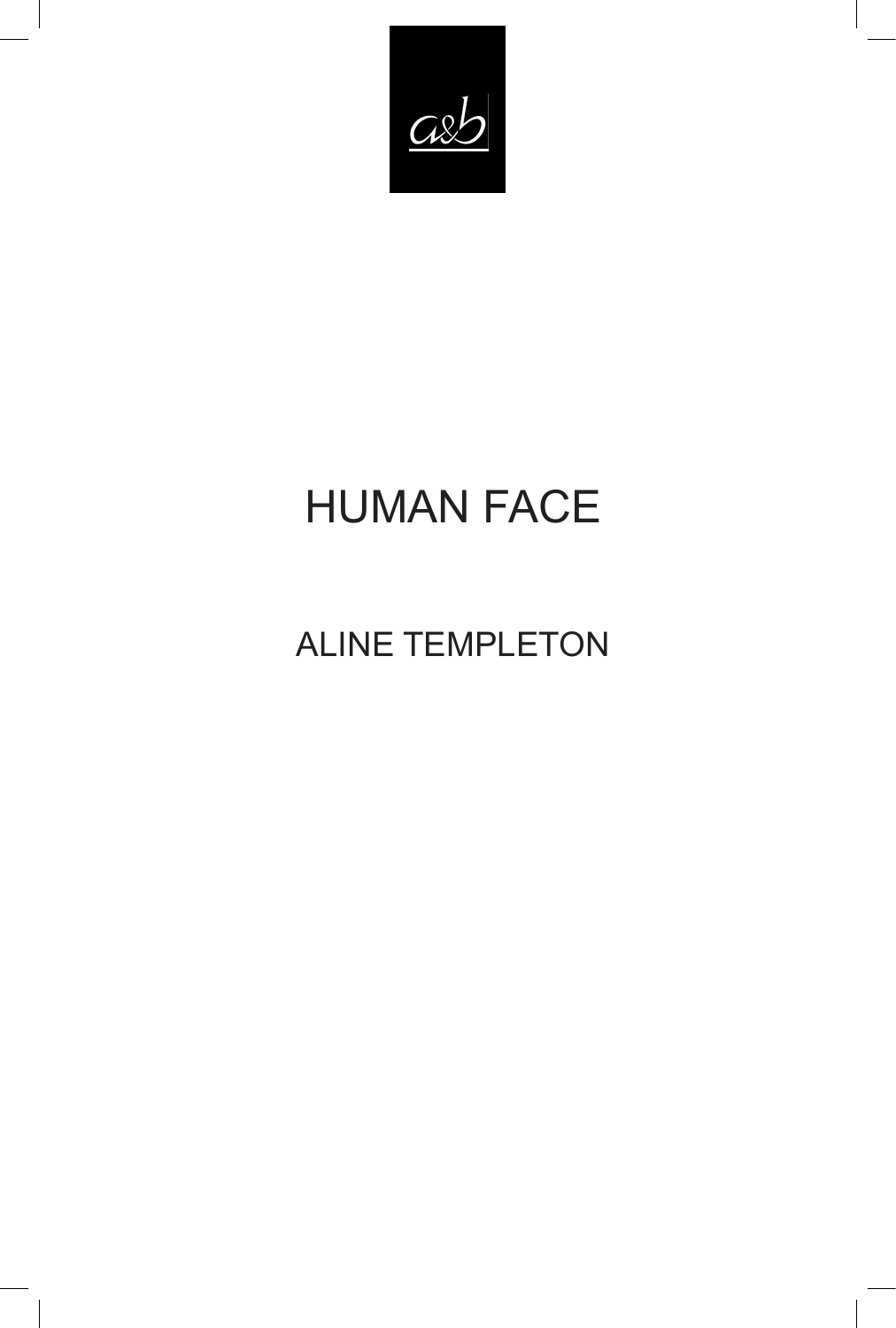Allison & Busby Limited 12 Fitzroy Mews London W1T 6DW *allisonandbusby.com*

First published in Great Britain by Allison & Busby in 2018.

Copyright © 2018 by ALINE TEMPLETON

The moral right of the author is hereby asserted in accordance with the Copyright, Designs and Patents Act 1988.

> *All characters and events in this publication, other than those clearly in the public domain, are fictitious and any resemblance to actual persons, living or dead, is purely coincidental.*

All rights reserved. No part of this publication may be reproduced, stored in a retrieval system, or transmitted, in any form or by any means without the prior written permission of the publisher, nor be otherwise circulated in any form of binding or cover other than that in which it is published and without a similar condition being imposed on the subsequent buyer.

A CIP catalogue record for this book is available from the British Library.

First Edition

## ISBN 978-0-7490-2263-1

Typeset in 11/17.4 pt Sabon by Allison & Busby Ltd

The paper used for this Allison & Busby publication has been produced from trees that have been legally sourced from well-managed and credibly certified forests.

> Printed and bound by CPI Group (UK) Ltd, Croydon, CR0 4YY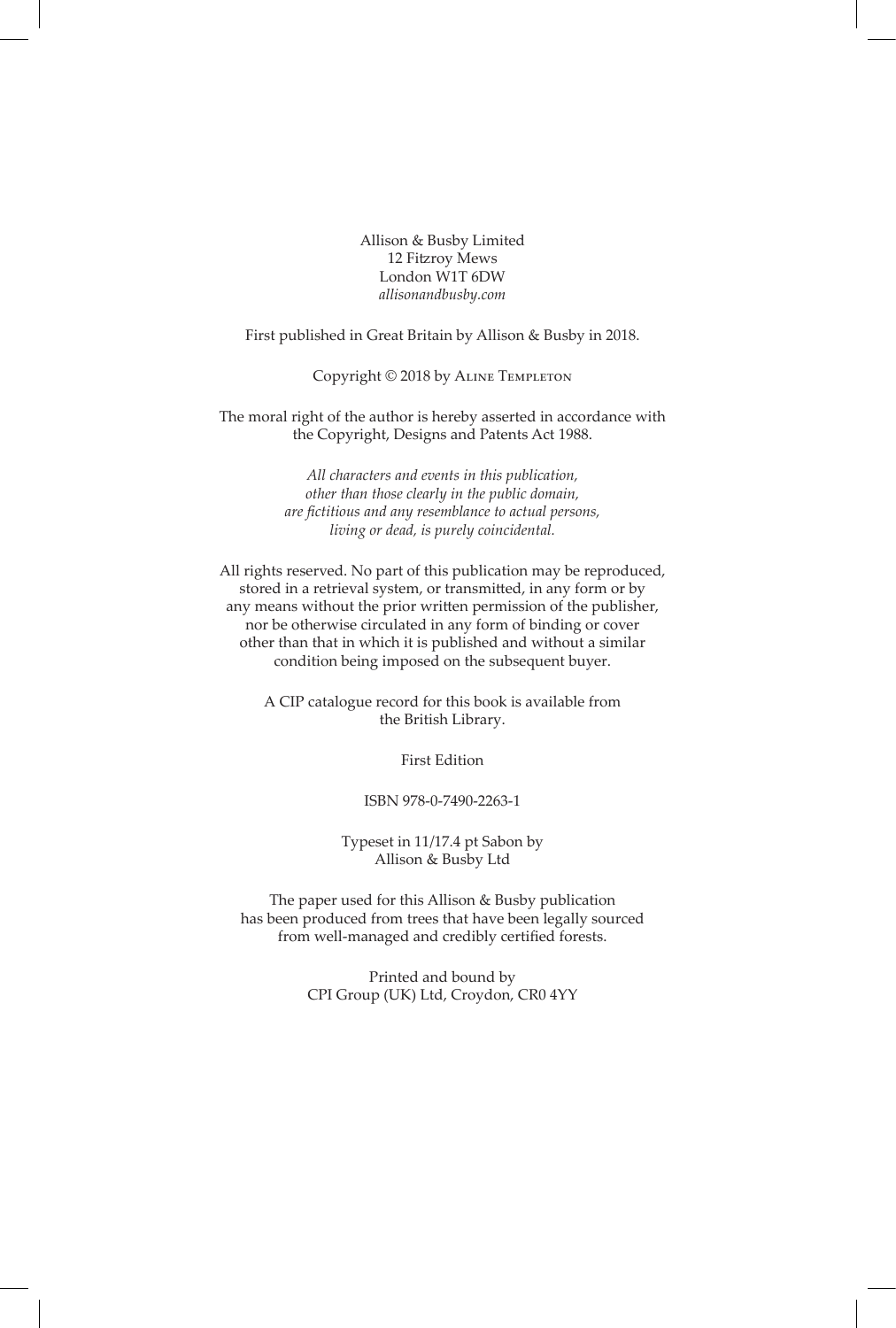## CHAPTER ONE

It was the moon that woke her, shining through the uncurtained casement window and flooding the attic bedroom with cold, pure light.

It summoned Beatrice like a call to worship. She came awake, muttering and groaning as she shifted her bulky body, propping herself up at last with a wheezing groan, then rolled out of bed to sit on the end of it for a moment with her eyes shut, moon bathing.

As the pale radiance washed over her she felt light, light and free, a gossamer thing, purged of the gross burdens of the flesh. But it was drawing her to the window and she stood up, flinching at the chill, then with infinite tenderness bent, crooning, to pick up the little shawled bundle that had lain beside her and padded across the bare boards, cradling it to her shoulder.

There was a film of condensation on the small square panes; she pulled down the sleeve of her thick flannelette nightgown and rubbed them clear.

Overhead, the moon was a bone-white disc in a black velvet sky that was thick with stars; there was not so much as a breath of wind. Below her, the bay was still and steely as a pool of mercury, and in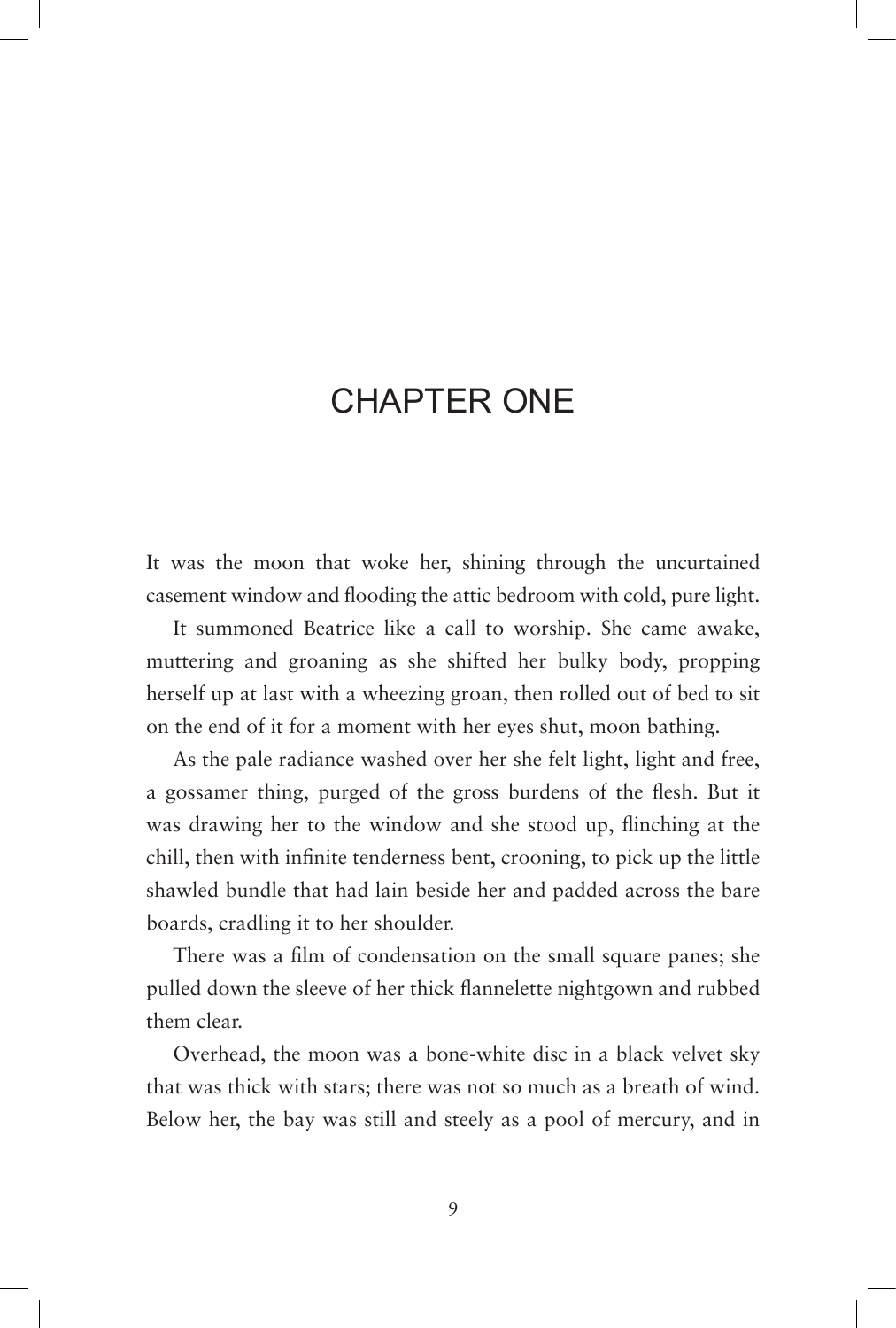late autumn some of the trees were black winter skeletons already. The garden was all shades of grey – dark grey, dove-grey, pearl-grey, dirty-white – and though it was almost as bright as day it looked sickly pale, eerie in the moonlight.

She loved the strangeness. It cloaked everything with magic, evoked a different reality, where she could imagine herself transformed – where she could be what she wished to be, not what she was.

'See, Rosamond, my precious. Wake up – see how beautiful! Come on, I'll hold you up,' she whispered, pulling back the cobweb-fine shawl.

The eyes opened obediently, blue and blank above the rounded cheeks that were delicately flushed with pink, staring sightlessly out at the dream-world where a doll could become a real live baby.

'You mustn't get cold, though,' she scolded lovingly. 'That would never do, my darling.' She swaddled it again, cradling it in her arms as the eyes shut with an audible click. 'There, that's better. I'll pop you back into bed.'

But she lingered a little longer, reluctant for the moment to pass, though she was beginning to shiver. She was just turning away when a movement caught her eye.

There was a boat pulling out from the pier across the bay, a small motorboat that was, however, being rowed as if to escape attention. The ripples from the oars spread out and out, breaking the mirror surface of the sea with concentric rings.

Her curiosity piqued, she turned to settle Rosamond gently back into bed then swathed herself in the duvet and returned to the window. The boat would arrive in a few minutes: it wasn't far across the bay.

There was movement below her too. Someone was coming from the house, running across the grass and down the steps to the jetty.

Even huddled in the warmth of the duvet, she felt a sudden chill run through her.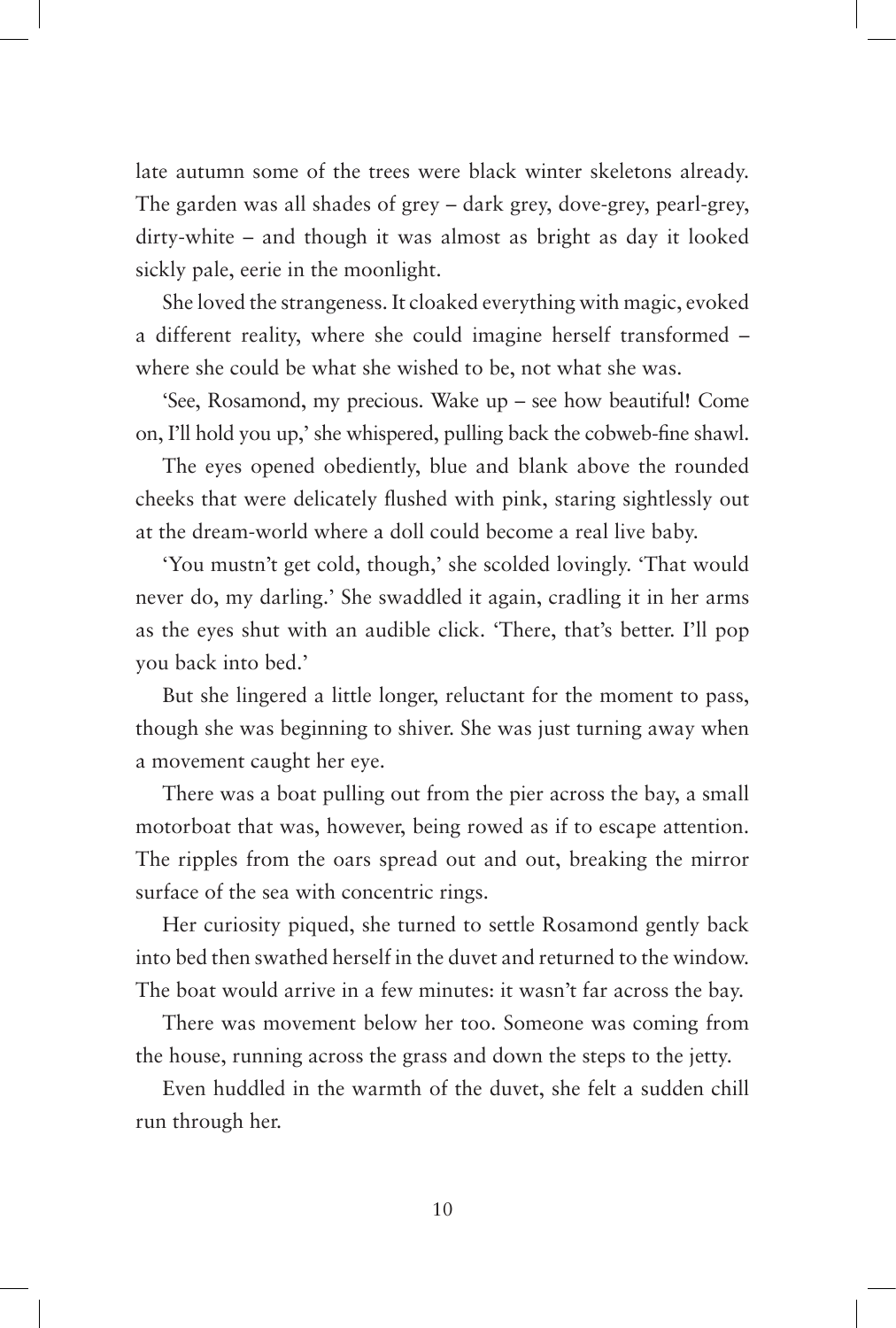Adam wouldn't like this. He wouldn't like this at all.

Beatrice turned hastily away, climbed back into bed. She didn't want to know, didn't want anything to do with it. She wouldn't tell him, but he would find out. He always did.

As she turned away, a faint wisp of cloud drifted across the moon and a little breeze ruffled the surface of the sea.

Eva was shivering as she ran back across the lawn, leaving footprints in the deep dew that soaked her feet. Behind her she heard the cautious splash of the oars as Daniel rowed back towards the huddle of houses across the bay in the village, dark and silent in the eerie light.

To anyone watching it would have looked like a lover's tryst, and she gave a little, wry grimace. Of course he had talked of love, and the girl she once was might have believed him. Now, bruised and scarred by experience, she suspected that this was just the sort of thing men said when they were wanting something from you.

It had been a risk taking the key from Adam's drawer while he was away but she'd got it back safely, and now the copy Daniel had made was cold in her hand. As she went back into the silent house she found herself almost hoping it wouldn't work. But if it didn't . . .

The hall was bright with the moonlight pouring through the long stair window, and she glanced fearfully up the stairwell that rose above her as she scurried across. *I'm like a mouse*, she thought, *looking for the owl hovering overhead.* But there was no sound from the attic floor.

The back office, where even Beatrice did not go except in Adam's company, lay behind a door below the stairs and Eva winced as it squeaked on its hinges and she stepped into the windowless passage. No one would see her if she switched a light on here but somehow it felt safer to grope her way to the door in the faint light filtering through from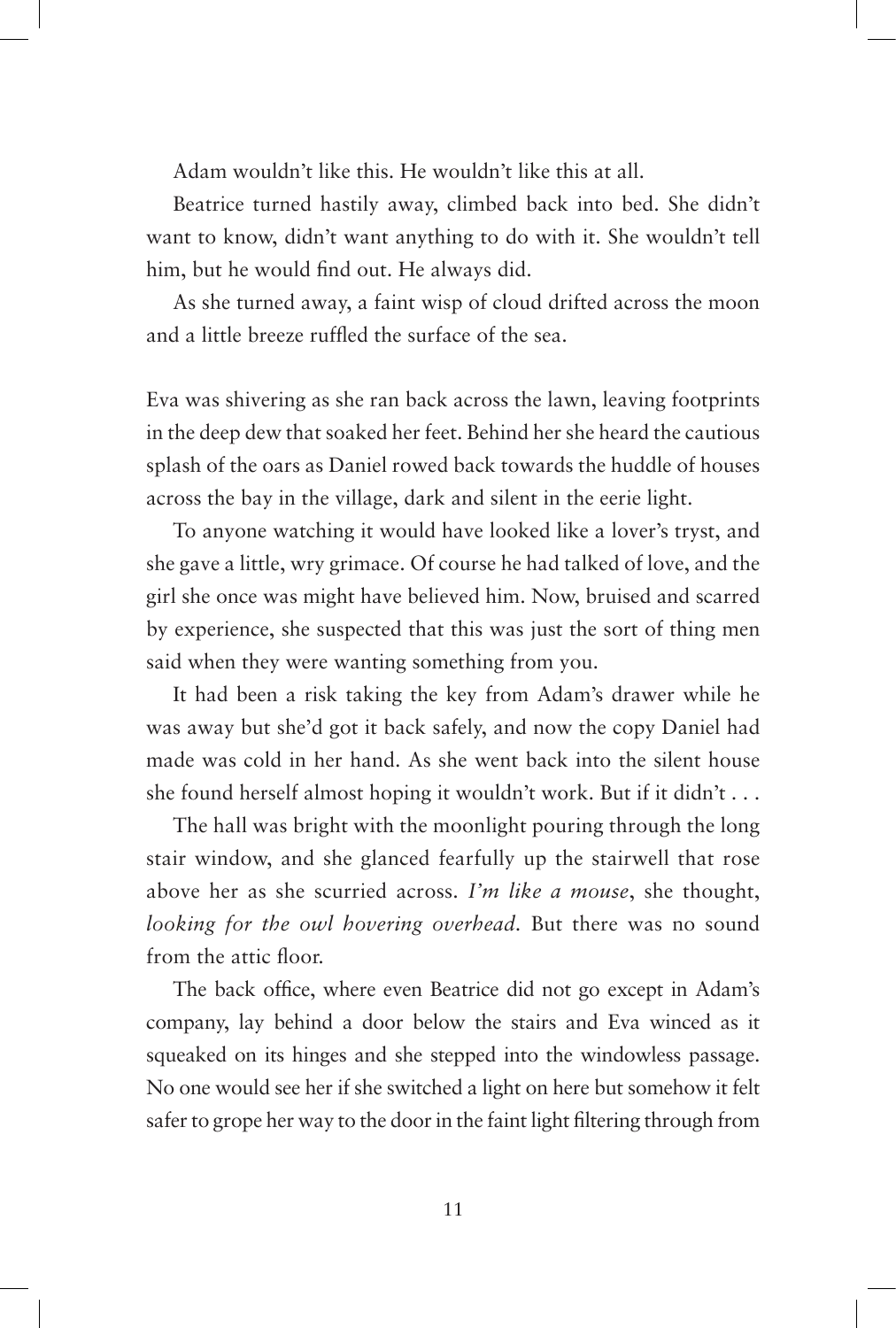the hall. Even though Adam was away for the night, dining and staying over, she felt a superstitious fear that he might suddenly appear as she fumbled for the lock and fitted the key into it, shouting 'Treachery!'

*Click!* It turned. Feeling sick with nerves, she let herself in, locking the door behind her before she switched on the light. It was barely bigger than a cupboard, Adam's office, created out of one of the old service rooms, probably, and just big enough for a desk with a computer on it, a couple of chairs and a large metal filing cabinet.

She went to the cabinet, ignoring the computer; Daniel had told her it would be protected so she wouldn't get in and that anyway the most important stuff wouldn't be where an enterprising hacker might find it – on disks if they were lucky, ordinary files if they weren't. The drawers, when she gave a tug, were locked and she fished in her pocket for the little bunch of metal keys he had given her.

This was treachery, of course – a dirty word. Add that to the list Eva would have to confess to the priest, if she hadn't stopped going to confession long ago.

Her dream of a better life hadn't seemed wicked at the time; it had seemed brave, the sort of feistiness Nënë had always encouraged. Her eyes prickled as she thought of her dead mother – what would she think of her daughter now, of what she had become?

Oh, she'd pretended to herself that the relationship with Adam was a genuine attraction. It wasn't hard, not at first; he was darkly good-looking, charming, and being the director of a charity for refugees surely vouched for his good intentions. But all along, at heart she had known it for what it was, and she had accepted 'housekeeper' status on his assurance that he would transform her into a Pole with a National Insurance number, entitled to her place in the West where the ordinary lifestyle represented barely imaginable luxury to someone who had lived in miserable poverty with a drunken father.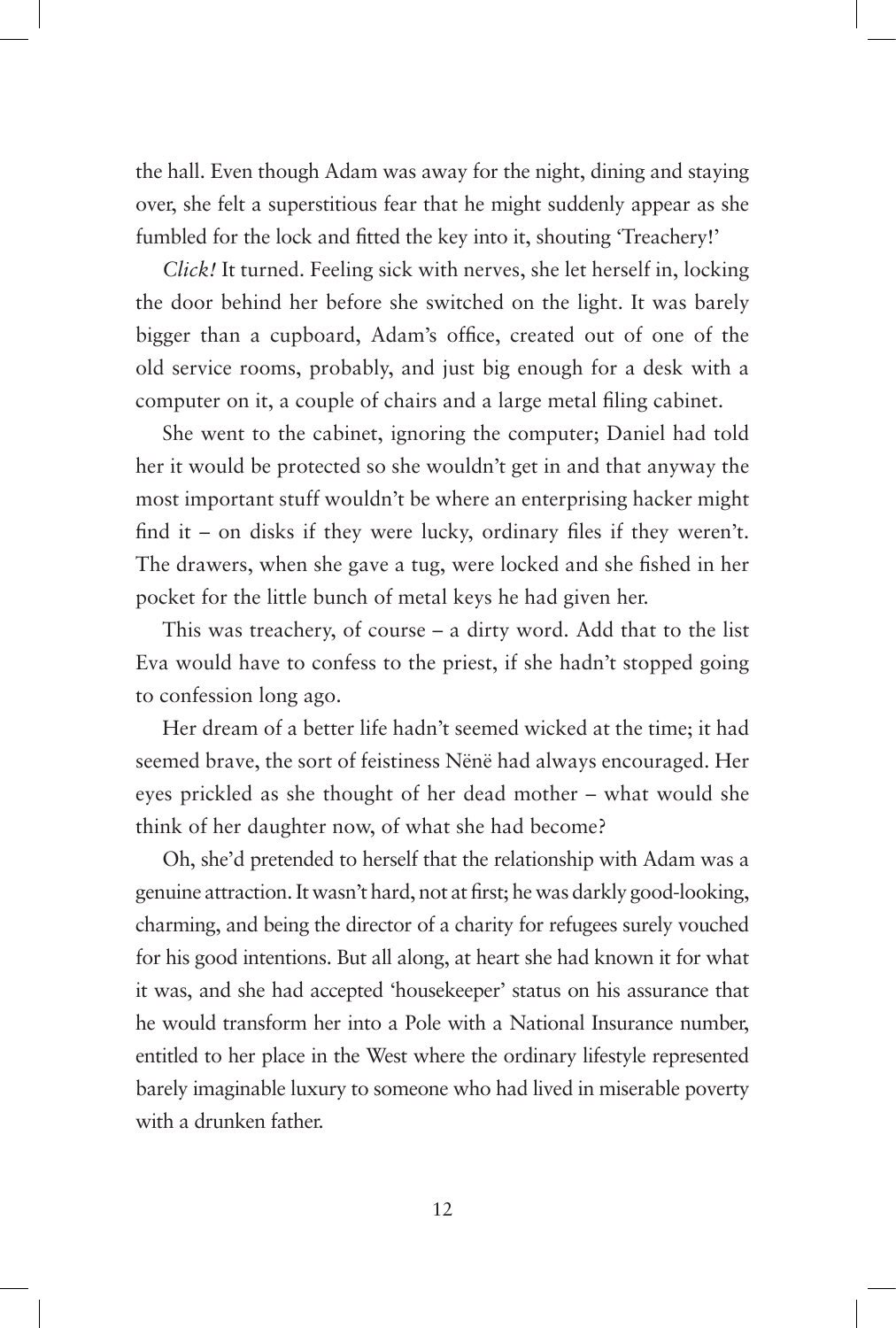Now she was trapped in this weird situation, along with the poor, sad, obsessive woman who treated her with defensive hostility; apart from visits across to the pub, and sometimes to Portree for shopping, she had no life of her own.

She had nowhere else to go, though. She had been patient, waiting for Adam to give her the papers and leave with his blessing, but slowly the chilling realisation had dawned: that was only going to happen when he tired of her and he hadn't, so far. She'd made the big mistake of asking when she might be able to leave; she had seen the flicker of wounded pride on his face and the relationship had cooled rapidly after that. These days she was spending almost every night in her bare little bedsitter, not in Adam's luxurious flat.

Eva no longer trusted him to honour the unwritten agreement. He could just turn her out and then she would have no alternative but to become what at heart she knew she was already. A 'working girl', didn't they call it in Britain? There was a starker word for it back home.

And now she had sold herself, or at least her conscience, to another man. Daniel, too, was showing her a glimpse of the Promised Land; he could give her all that Adam had offered and more, but there needed to be what he liked to call the 'devil's bargain' – do evil that good may come. A Jesuit belief, he'd reassured her, playing on her Catholic education, but she was still uneasy.

Could she trust him, any more than she trusted Adam? And what if Adam found out? No – she daren't think of that, not even for a second. He wasn't going to find out, and then Daniel would spirit her away to her new life. For a moment she let herself dream, holding on to the vision like an amulet against fear.

She took a deep breath and began trying the keys. On the second try one of them worked, just as he had said it would, and she pulled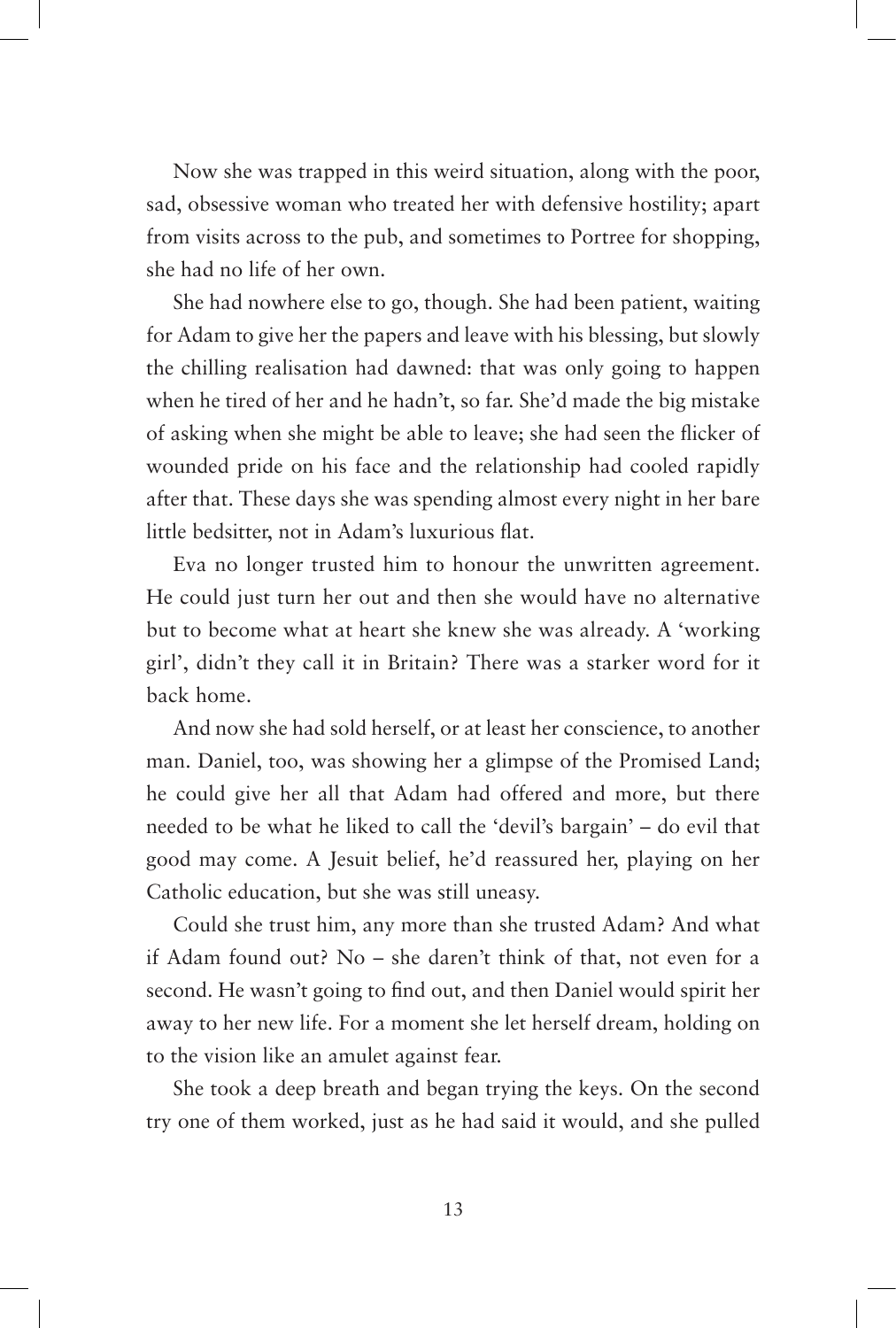open the top drawer, her hands shaking slightly. She couldn't see any disks – just files – but he'd given her a list of the sort of information he wanted and she began checking through. When she found one, she took it to the desk and sat down, copying the information into the notebook he'd given her as fast as she could.

It was boring work. There were two more drawers, and eventually the names and figures began to blur and in the unheated room her fingers were becoming stiff. There was one more file she should check, but it was very late; Daniel had waited until he saw Beatrice's light go off before he came across from the village, and after Eva had nodded off to sleep twice she decided to call it a day.

Beatrice never got up before half past seven if Adam was away, and when she did she would go straight to the main office and stay there, so if Eva set her alarm she'd have plenty of time to slip in unseen, finish off and slip out again long before Adam would be back from his leisurely country-house breakfast. With a yawn that almost dislocated her jaw, she put everything back and let herself out again.

The moon had gone down and the hall was in deep darkness. With her hand stretched out in front of her, Eva groped her way across, terrified of losing her bearings and knocking something over that would bring Beatrice out to see what was going on.

She wriggled down into her cold bed, desperate for sleep, but now the eyes that had kept shutting before stayed obstinately open. She was too frightened to sleep. How had her dream become the nightmare she was living now? There was a bird singing freedom somewhere, but listening to it felt like tempting fate and as she lay there the monsters of fear and guilt crept closer, closer in the darkness.

The whitewashed croft houses of the township at Balnasheil, scattered up the low hills rising to the Black Cuillin behind, and the cottages,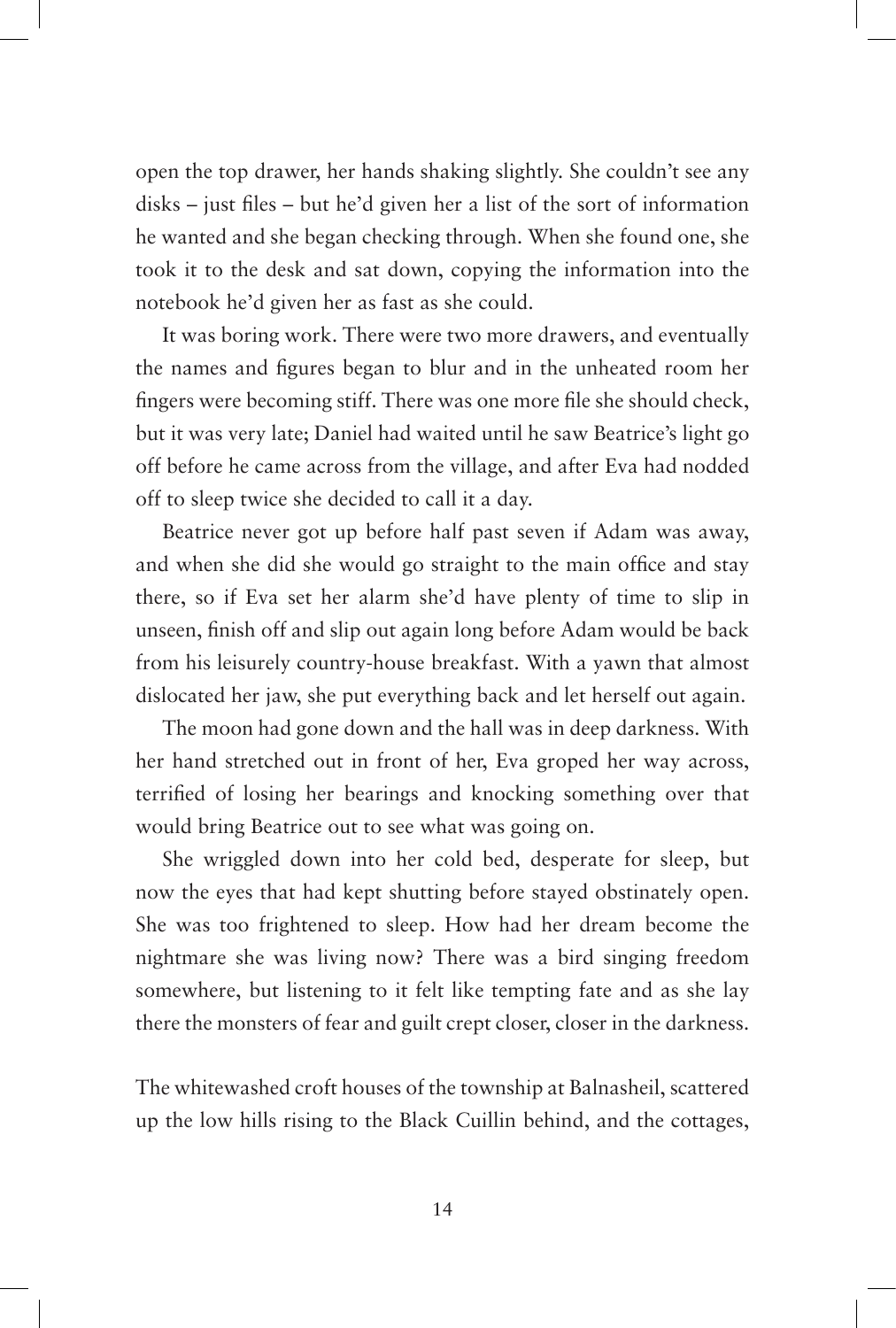huddled by the shoreline, had an embattled look; its tiny bay offered only slight protection against the Atlantic storms that came roaring in across the sea.

It was an ancient settlement, surrounded by the ghosts of its past: the Celtic standing stone; a hut circle from the Bronze Age; sad ruins that had once been houses, still bearing the marks of the fires of their destruction when the brutal Clearances drove their owners into exile.

A close-knit community with a dwindling population, it was set in its ways, polite and cool to strangers. Very cool, when it came to the present inhabitants of Balnasheil Lodge.

The penny-pinching Victorian magnate who had built it across the bay on the rough moorland for the shooting – 'with walls you could spit peas through', in scornful local opinion – had styled himself the laird. He had looked for forelock-tugging in vain from the Highlanders, who had only ever considered their own chiefs first among equals and had somehow missed out on the deference gene.

Over the years his successors had been viewed with a mixture of tolerant indifference and quiet amusement – and even sympathy in the case of the Danish businessman who had bought the Lodge, sight unseen, and been so dismayed that he visited once and never returned.

The Human Face charity had been welcomed at first, even admired for its canny approach in making its headquarters here instead of in fancy offices in one of the big cities, but gradually support drained away. They didn't make use of local businesses; the directors who dropped in occasionally for a drink or a meal in the little hotel were flash and toffee-nosed and the procession of 'housekeepers' who came across to the pub that provided Balnasheil's social scene didn't help either. The general verdict was that there was something 'not right' about it.

Vicky Macdonald had known she was taking a risk when she got a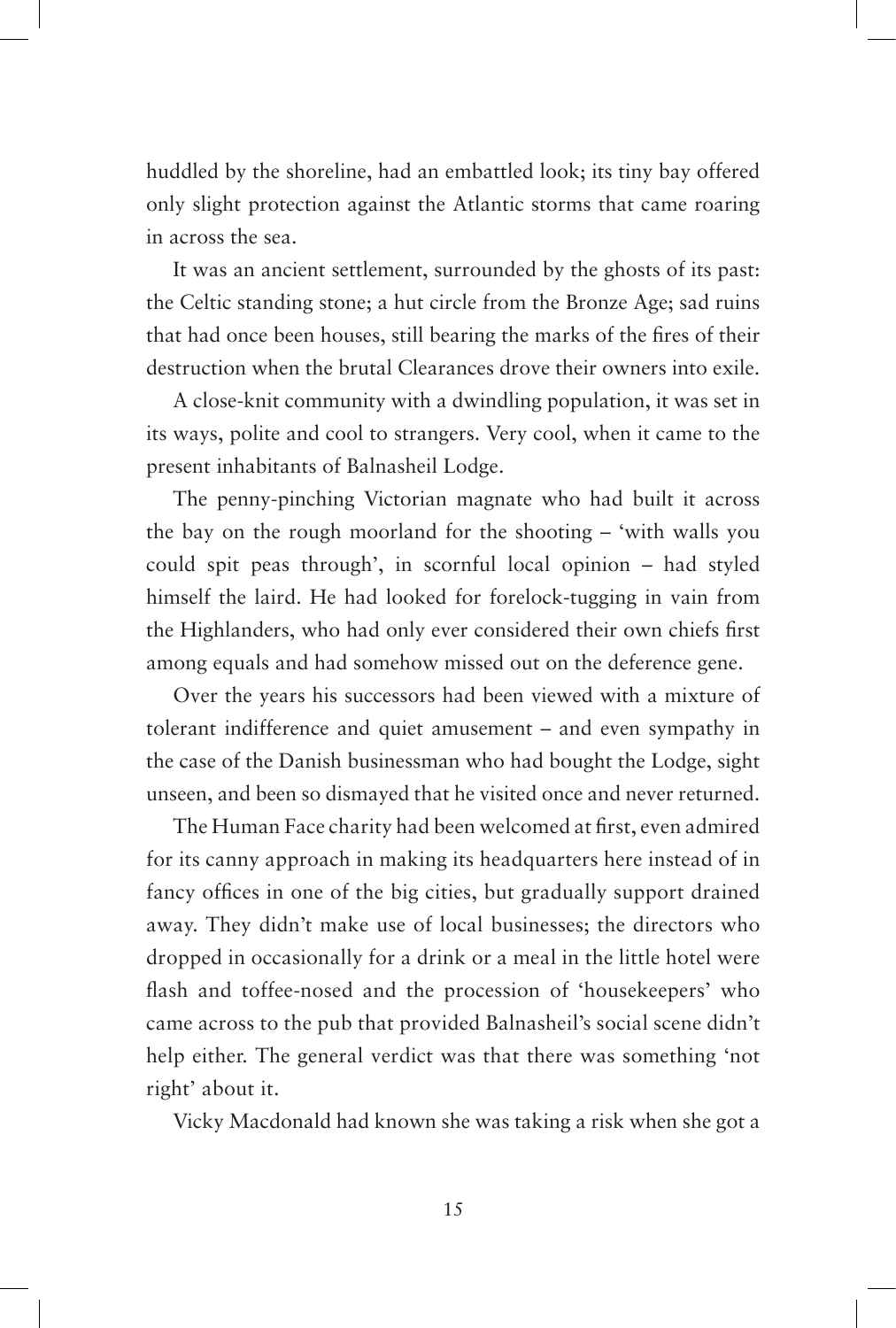job at the Lodge doing the cleaning and cooking that the 'housekeepers' apparently couldn't manage. Coming from the Central Belt and not having the Gaelic, she'd been considered all but a Sassenach and was still working out her probation, despite having married one of the locals more than a year ago. She was left in no doubt that she was seen as tarnished by association, not least by her own husband.

This morning, when she said 'Murdo, it's time we were away. I'm running late as it is,' the response was unhelpful.

Murdo John Macdonald – so called to differentiate him from his father, John Murdo – was a big, quiet man, slow-spoken, dark-bearded and dark-eyed. He looked up from his mug of tea and grunted, 'Seen the weather?'

The view through the kitchen window was just a square of opaque white. Vicky ran her hand through her fair curly hair and sighed. 'You've been out when it's been worse than that. I can't afford to be unreliable – we need the money.'

She could have bitten her tongue off after she said it. She'd hurt him; under the heavy brows, his eyes were pained as he looked up at her, and she hurried on, 'I know you'd prefer I just did whatever the hotel could offer me but when the climbing season was over I was earning next to nothing for months. Anyway, I got really tired of Fiona Ross cheating me over the hours I'd worked and snaffling the tips and I hated having to waitress while Douglas's ministrations ruined good food. At least this is steady and I get to cook. I don't want to lose it.'

He didn't reply, but she saw his jaw set in a firmer line and sighed. Once Murdo John made up his mind, you'd be better working on a project to make water run uphill than trying to change it.

Vicky had been at a very low ebb after her mother died, feeling alone and vulnerable with the only family she had gone. She'd come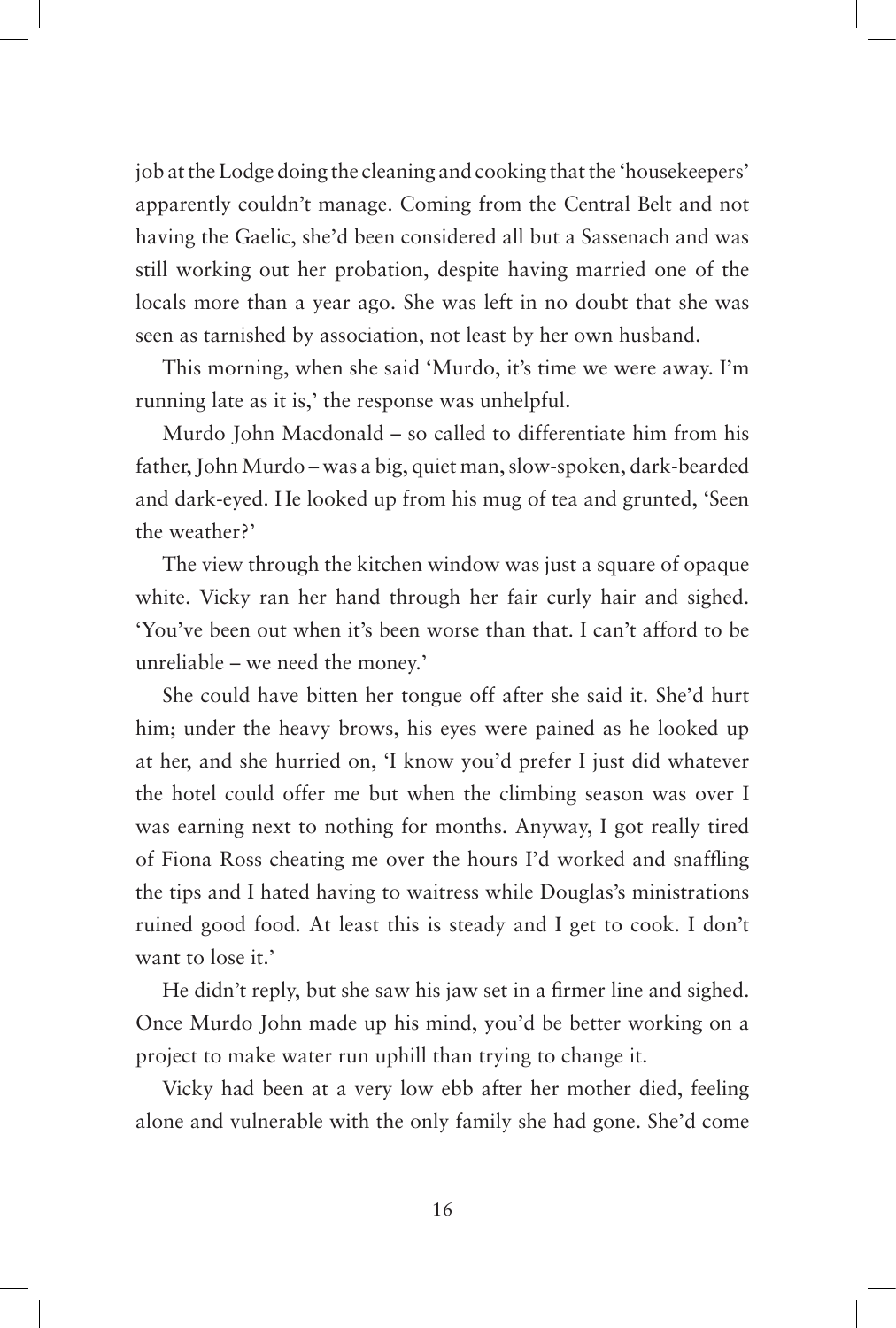to stay in the hotel for a holiday looking for comfort in the beauty and peace of the hills and then, reluctant to return to the stress of her pressured job in catering, she had taken a temporary job as a waitress. Her decision had a lot to do with Murdo John; he was very attractive, in that rugged Highland way, and he had pursued the relationship with a sort of devoted, unthreatening persistence that had soothed her aching sense of loss and won her heart. She'd have been happy just to move in with him, but it was marriage he wanted – marriage or nothing.

'I want to make sure you're mine,' he had said, and, happy and in love, she'd thought it very romantic at the time. And she would be part of a family again.

The problems only appeared when Murdo John lost his job in construction. With the downturn, work slowed to a trickle and then stopped; he'd been making good money for years and now he was dependent on bar work and a bit of fishing. It hurt his pride that he couldn't support her as, in his eyes, a husband should. He lost his self-respect; he felt humiliated, diminished and no amount of loving assurance could shift his view of himself as a failure.

As if in compensation he was becoming more controlling, and now their relationship was showing signs of strain. He hated her associating with the dubious company on the other side of the bay, but she was digging in her toes. Even if he couldn't accept the concept of the New Man, she was a modern woman and no amount of passive coercion was going to make her give in. When the housekeeping job had come up, she'd jumped at the chance and she was keeping it even if Murdo John would all but spit on the ground when she so much as mentioned Adam Carnegie's name.

Vicky didn't like him either – creepy, even sinister, she thought – but she wasn't paid to socialise with him, or with the 'housekeepers'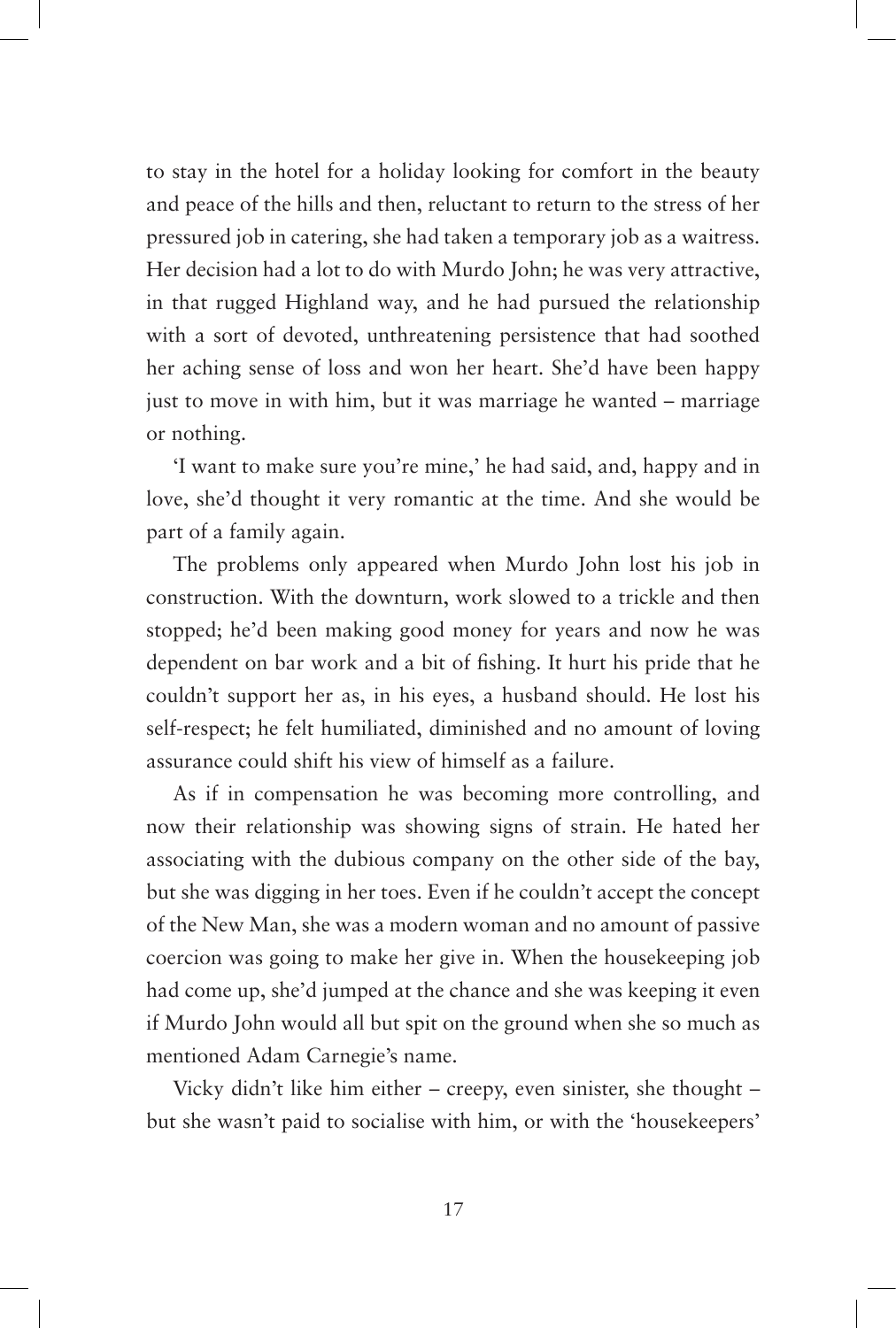either, though Eva was all right – a sweet girl, a decent girl, even, unlike her predecessor, who'd been a cold, brassy-looking woman who obviously knew the score and who was using Adam just as much as he was using her.

'Maybe if it clears later,' Murdo John said grudgingly, his tone telling her this was his best offer.

She'd have to settle for that; if she tried driving round by the road, more like a track, that took you up into the foothills and across a narrow stone bridge before it dropped down to the other side of the bay, it would be nearly time to set off home again.

Perhaps the fog would lift as suddenly as it had settled. As they said around here, 'If you don't like the weather, wait a minute.'

'All right,' Vicky said, trying not to sound tight-lipped as she set about making her preparations for their own meal at night. If she had it ready, she could stay on a bit if the fog lifted and work her hours; Beatrice had pointed out to her that not to dock her for work she hadn't done was taking food out of the mouths of hungry children. Vicky could have suggested a few economies the directors could make towards the same noble end, but she didn't. She wasn't daft.

As she chopped onions, her mind was on the odd household across the bay. There had been a bad atmosphere of late and she was trying to figure it out. Last time she'd sensed that, it was because Adam was plainly getting bored with Eva's predecessor, who had left shortly afterwards, but this time wasn't like that. He'd seemed very taken with Eva until fairly recently, when there had been a sudden cooling – a sharpness in the way he spoke to her, no casual arm round the girl's shoulder, no laughter between them any more. And Eva was definitely on edge.

She'd noticed, too, that when Adam was on one of his frequent trips away Eva had been spending time in the pub with a man who'd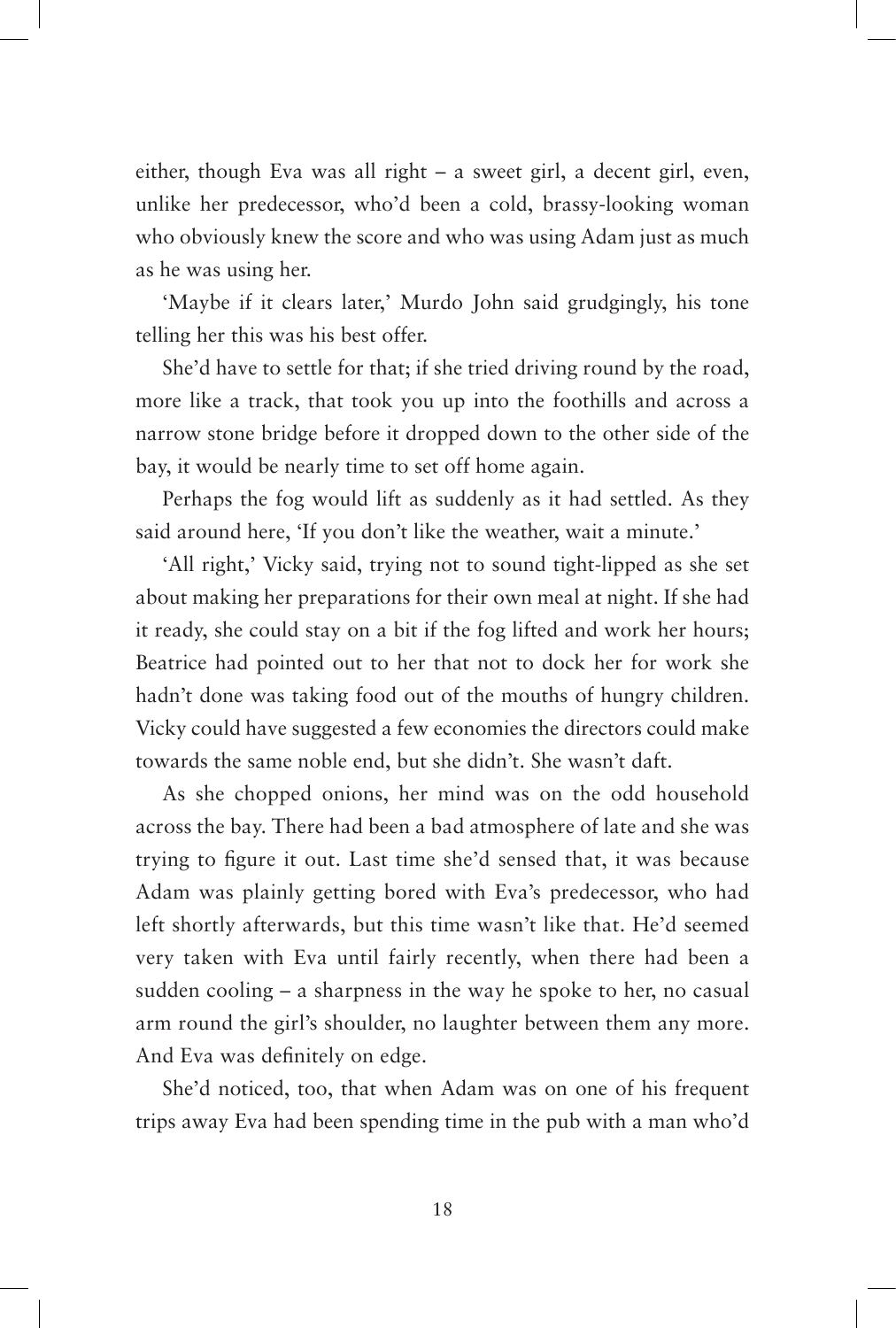been living in a rented cottage in the village for a month or two – a writer researching a book about hillwalking in the Inner Hebrides, apparently.

Eva claimed to be Polish – but then the last girl had, too. Vicky doubted it; when she'd tried to talk to Eva about Poland she'd shown the whites of her eyes and suffered a relapse in the standard of her English. She worried about Eva; she seemed so young and vulnerable and she was in a very unhealthy situation. Her strong protective instincts aroused, Vicky had tried to befriend her, but despite being happy enough to smile and chat, she shied away from anything approaching intimacy. When Vicky had asked how she had come into Adam's life she had clammed up immediately.

If her immigrant status was dodgy she'd be wise to keep Adam Carnegie sweet. And if he found out she was carrying on with someone behind his back, from what Vicky knew of the man, he wouldn't like it – wouldn't like it at all.

There wasn't a lot she could do about it, though. With another sigh, Vicky began peeling the carrots.

Beatrice Lacey looked out of her window with a sinking heart. The view had vanished this morning and she couldn't see anything – not the Black Cuillin across the bay, not the near hill, not even the lawns and shrubs in the garden, only a dense, vaporous blanket wrapping the house in a smothering silence.

On mornings like this she felt she could barely breathe, that she was in exile *–* a prisoner, even *–* stifled by the implacable strangeness of this place where she had found herself living, a fairly modest fishing lodge in a remote part of Skye. She hated it here, where the natives spoke another language, at least among themselves, and put up a wall of polite aloofness that barely concealed their dislike.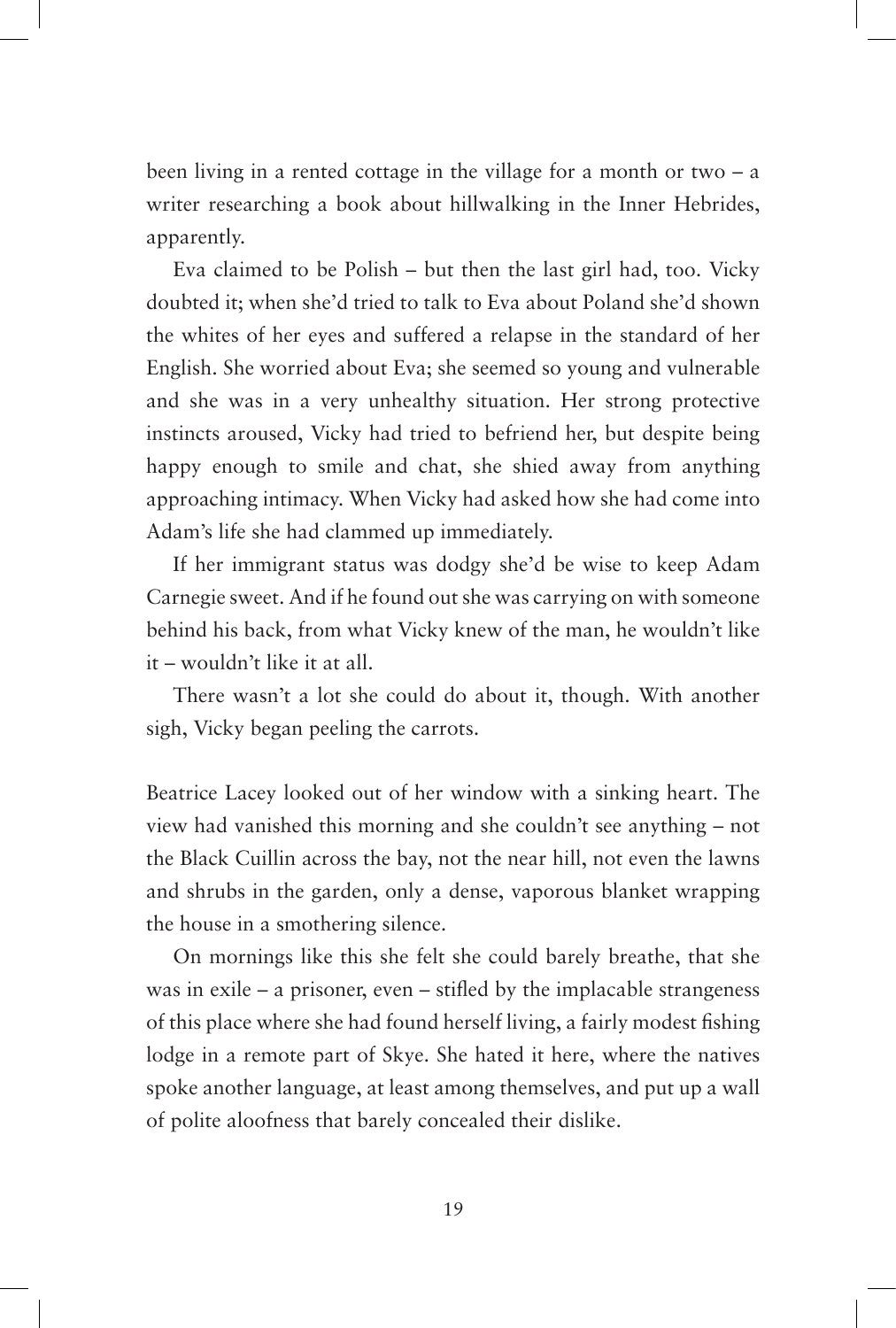She'd been so happy when Human Face had been headquartered in Surrey, in what had been her own home until she had turned it over to Adam Carnegie's foundation. She'd had old friends there, a brother, even, and it had been quite a shock when, six years before, Adam had announced they were moving to Skye.

He'd been getting restless, she knew that. For some reason he didn't like her friends, and particularly not her brother. Well, she could understand that; Quentin, with his constant crises, was a problem and even she hadn't been pleased when he too moved to Skye, not long ago, and only a few miles away.

And there were the interruptions to their work, too, like the supporters who wanted to do charity events to raise funds – which, as Adam said, never raised more than a piffling amount that didn't pay for the time they had to spend helping with the arrangements – and the unheralded official visitations, making sure they weren't embezzling all the money. When world poverty was such a colossal challenge, the petty stuff was frustrating.

Certainly, they weren't plagued like that out here in the wilds and once Adam had explained, looking at her with those blue eyes, so dark that they were almost navy, that with property prices the way they were they really ought to liquidate their assets and cut their overheads at the same time, for the sake of the children. And she had agreed, of course: the photographs he had shown her of the refugee children with huge pleading eyes and malnourished infants with grotesquely swollen stomachs had haunted her ever since.

It had given her a pang to sell her house and move but it was a comfort to think that it would put food in a lot more hungry mouths, just as the monthly income from her trust fund did. And it had, most importantly, pleased Adam too.

Another benefit, he'd said, was that at Balnasheil Lodge he could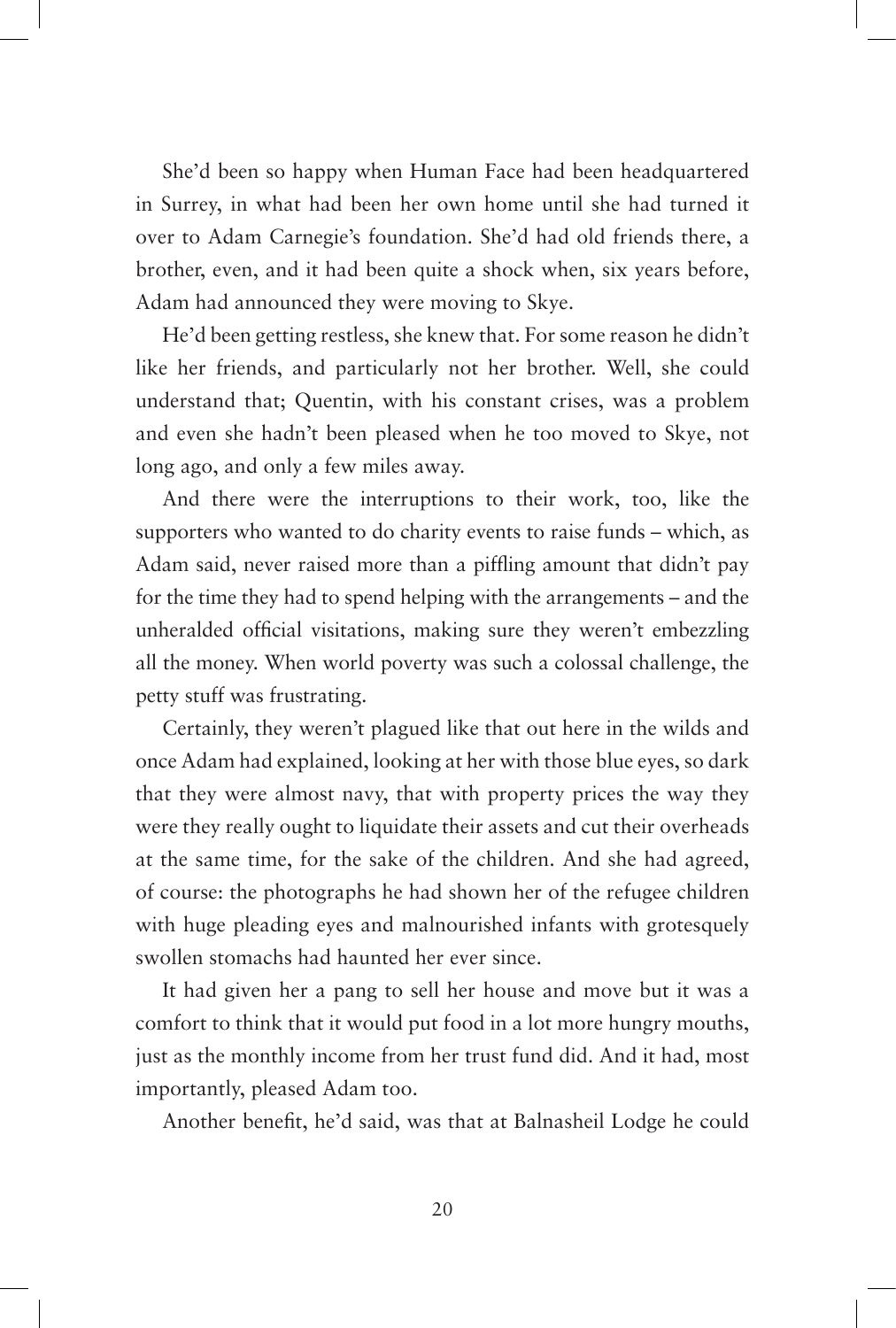offer fishing and a bit of rough shooting on the moor that went with it to promising sponsors, and from time to time a group of men would come to be wined and dined and flattered.

Not that she had much to do with them, though, apart from making bookings for flights and transport from Glasgow. Adam had explained that he needed a housekeeper, someone to be a hostess when he entertained, who could charm the money out of their pockets. And it worked: she could see the evidence in the size of the donations they made afterwards.

The 'housekeepers' had all been immigrants, struggling to make their way in a hard world, and she'd have been pleased that this was giving them a chance to find their feet if she hadn't realised that they had – well – other duties. She managed to ignore it, though with pain, telling herself that one day he would tire of the shallow vapidity of these girls. None of them lasted long, and they were easily replaced: she would be here, at his side, long after the current one was gone.

Eva. She didn't want to think about Eva: Eva with her little pixie face and her bright smile. Though she'd tried to hate her she couldn't quite manage it. It was lucky Adam had been away last night, because—

She shied away from the thought and fixed her mind on the tasks of the day as she showered and dressed and chatted to the doll while she did her hair and put on make-up; it took her mind off the face she saw in the mirror. She'd got up a little earlier than usual today; several applications had come in late yesterday and she wanted to get on with them. Locking her door carefully behind her, she set off down the stairs from her attic flat to open up the charity office on the ground floor.

On a day like this, with little light coming through the staircase window, the hall looked even gloomier than usual, with its heavily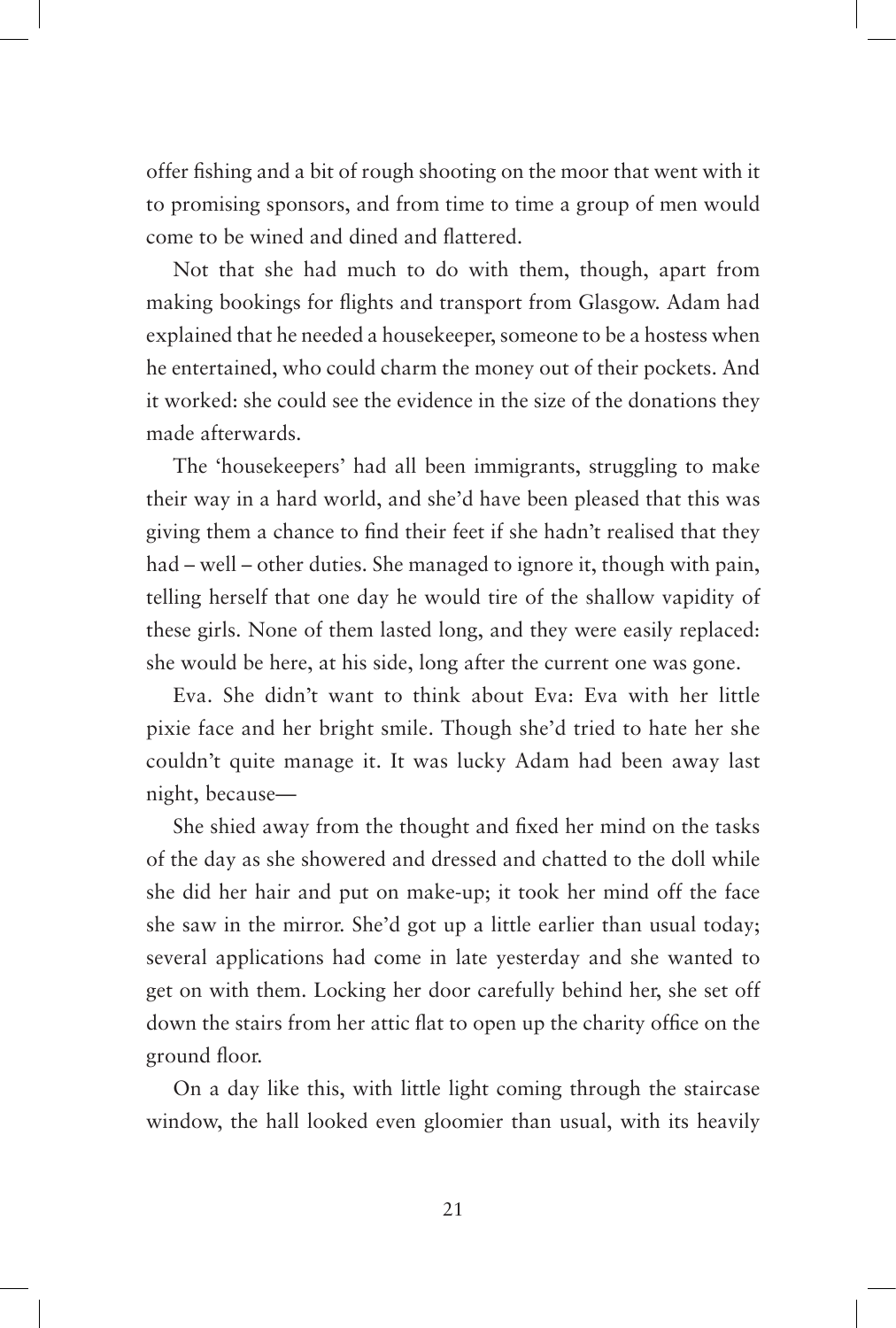varnished pitch pine and the brown and orange stained-glass window in the front door.

It was a dark and oppressive house, so unlike her bright and sunny Surrey villa. With its six bedrooms, plus servants' quarters, it was far too big, except when sponsors visited, and it wasn't as if the public rooms were handsome either. It had obviously been thrown up on the cheap by someone who only came in August for the shooting, and in bad weather the draughts whistled through the gaps round the windows. Today there was even a hint of the mist outside creeping into the hall.

Beatrice had reached the last few steps when the door to Adam's private flat on the left of the staircase opened and the man himself – stocky, with thick black hair and strongly marked brows – came out. He was frowning.

Her heavy face brightened. 'Adam! I thought you were staying over with the Lindsays last night. I didn't know you were back.' She couldn't disguise the yearning in her voice.

He stopped and the scowl vanished at once. 'Morning, sweetie! Yes, the company was deadly boring – dear God, once the colonel gets into his stride you lose the will to live. I couldn't face him again over breakfast so I drove back at some ungodly hour in the fog. I've quite a lot to see to anyway before I go off tomorrow.'

She was hurrying down when she saw the dog following him and stopped dead – not that the Dobermann took any notice of her. It never did, never showed any interest in anyone except its master.

It was, she had to admit, an elegant animal – sleek, muscular, its black and tan coat gleaming. She liked dogs well enough, in general – just not this particular dog. She waited, with an almost superstitious shudder, until it had passed.

Adam was going towards the private office, the one she only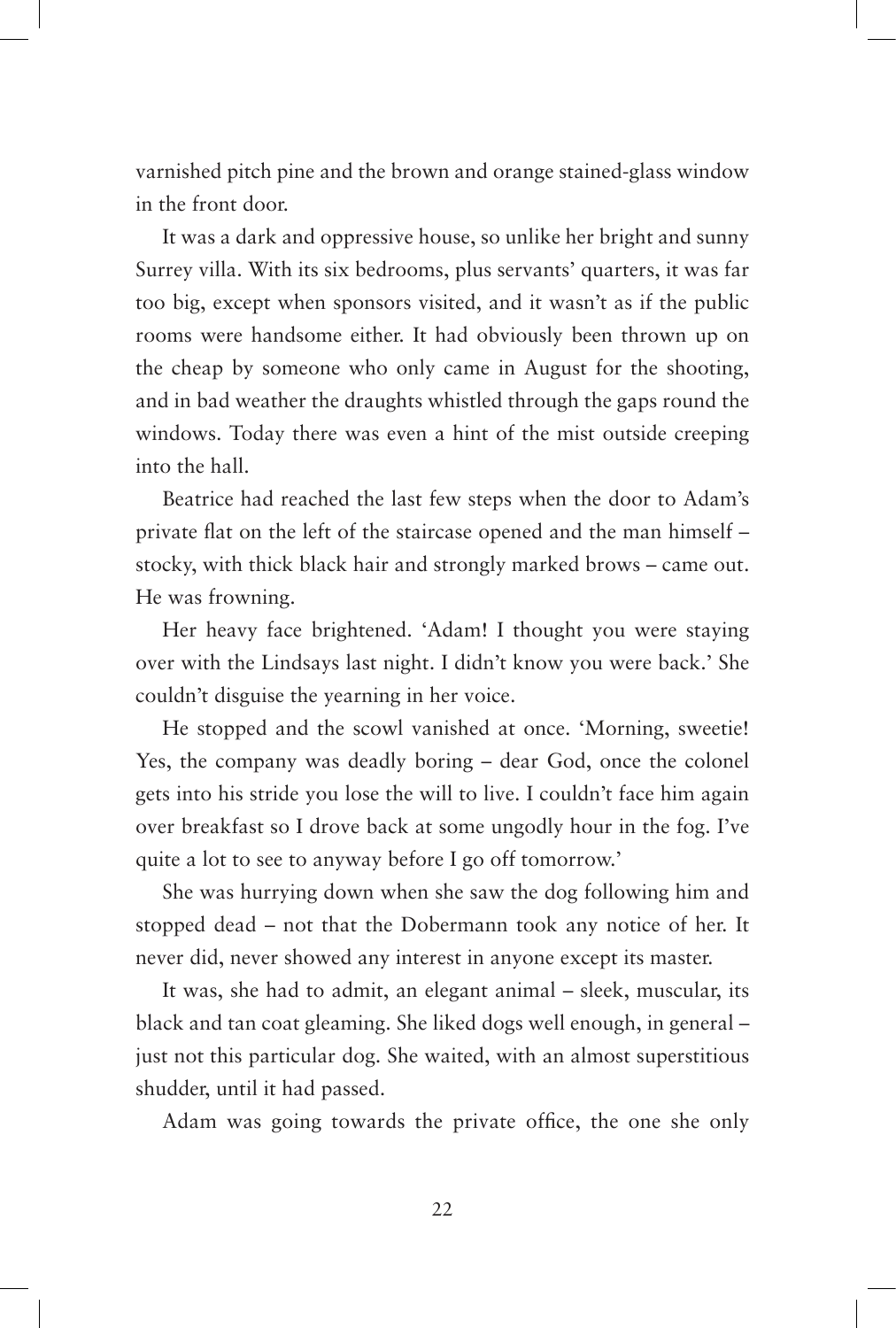went into when they were working together. Her heart lifted. She'd put some papers for him in the box outside the door and they might need discussion.

Those were the happy times, when they talked about the next project. Once, gloriously and unforgettably, he had taken her with him to a refugee camp they were supporting in North Africa. It was the most – and, indeed, the only – romantic experience in her life and she lived on the dream that it would happen again – and perhaps this time she might be lucky with a real baby. It was a long time ago now, though, and she was losing heart.

'Adam,' she called as she went towards him. 'There's a couple of things—'

'Yes?' he said impatiently, over his shoulder.

He didn't sound enthusiastic and she hesitated. If he wasn't in the mood for a chat, there was no point.

'It doesn't matter,' she said hastily. 'I'll see you later.'

He nodded without turning round as he put a key into the lock, then wrestled with it, puzzled. He tried the handle and the door opened.

Adam stopped on the threshold. 'Have you been in here, Beatrice?'

His voice was icy and her hand went to her throat in dismay. 'No, Adam, no!' she cried. 'Of course I haven't! You know I never go to your office unless you're with me. And I keep the key in my bag so no one else could have used it. Perhaps you just forgot to lock it.'

He ignored that. He went into the room, the dog at his heels. It was empty but Beatrice, hovering uncertainly in the doorway, could see that the chair by the desk was pushed back and the edge of a piece of paper was sticking out of one of the drawers in the filing cabinet.

He didn't say anything. She was turning to leave when he said suddenly, 'Where did she go last night?'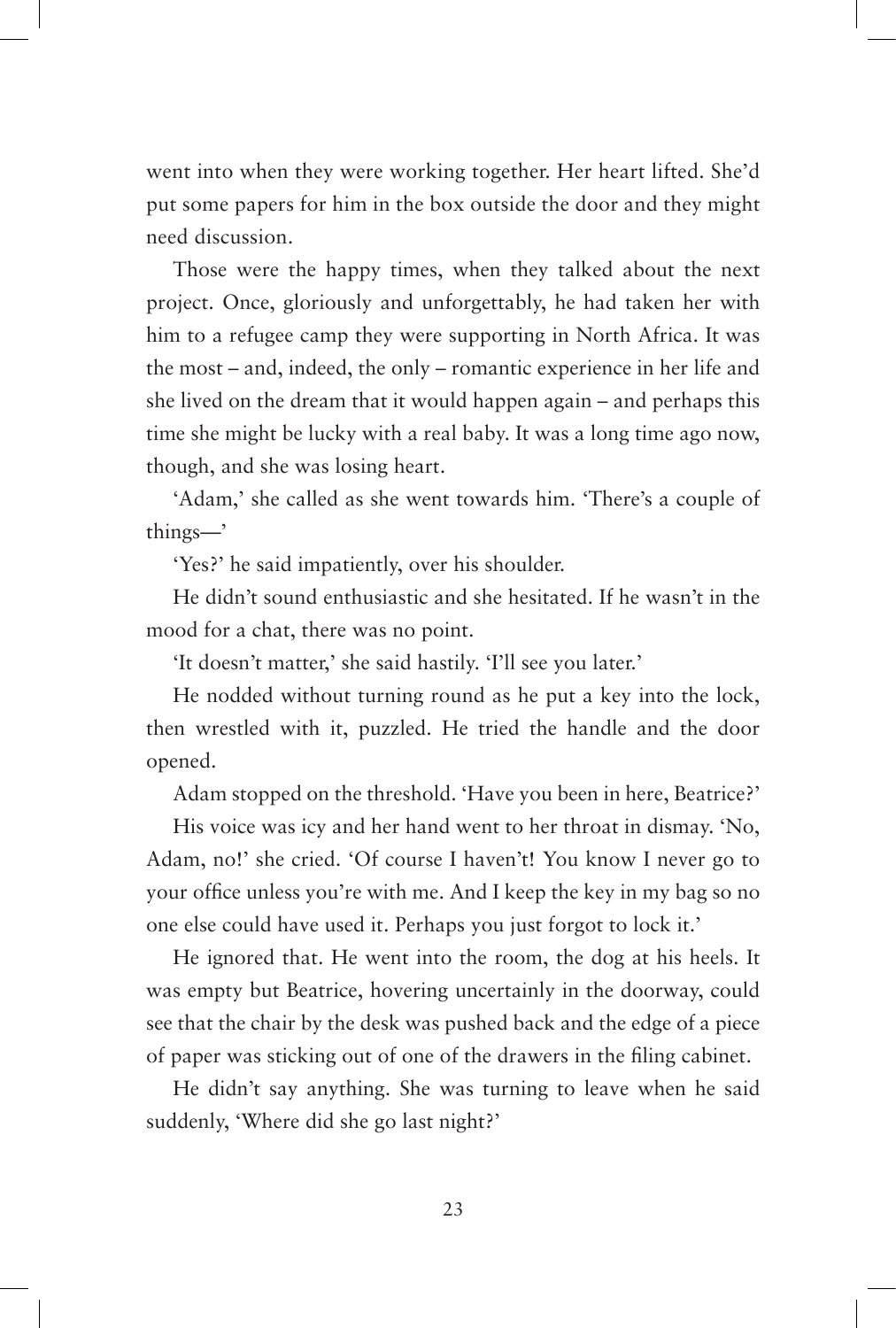'Go?' She was flustered. 'I – I don't know—'

Adam smiled. 'You do, don't you? You're a rotten liar, darling. I was out with Amber this morning and I saw the footsteps in the wet grass, going down to the jetty. It wasn't you, was it?'

Beatrice shook her head.

'No, I didn't think it would be. Who was she meeting?'

Her heart beating a little faster because he had called her 'darling', she told him what she had seen the night before.

'That's fine. You're my good girl.' He smiled at her and then went to open the top drawer of the filing cabinet as the dog, with a sigh, lay down in the corner of the room. He began piling files onto his desk, as if he was planning to move them somewhere else.

From what he said, from his smile, he should have sounded pleased. But he didn't, he sounded . . . grim.

Oh God, she mustn't think about it. With a hollow feeling in her stomach Beatrice went back to the main office on the right of the front door, a large draughty room with too many windows. She always dreaded the approach of winter.

She sat down at her desk in the bay window at the front, switched on the computer and checked her to-do list. Keep herself busy: that was the best thing. There was a flight to be confirmed; she could do that first. Her hands were trembling, though, and in the part of her mind she couldn't quite silence a voice was whispering, *Not again, not again*.

PC Livvy Murray sat up in bed and looked out of her window with no enthusiasm at all. She lay down again, pulled the duvet over her head and groaned. What was a nice Glasgow lassie like her doing in a place like this? And how long could she stand it before she cracked? After all, she could resign any day she wanted.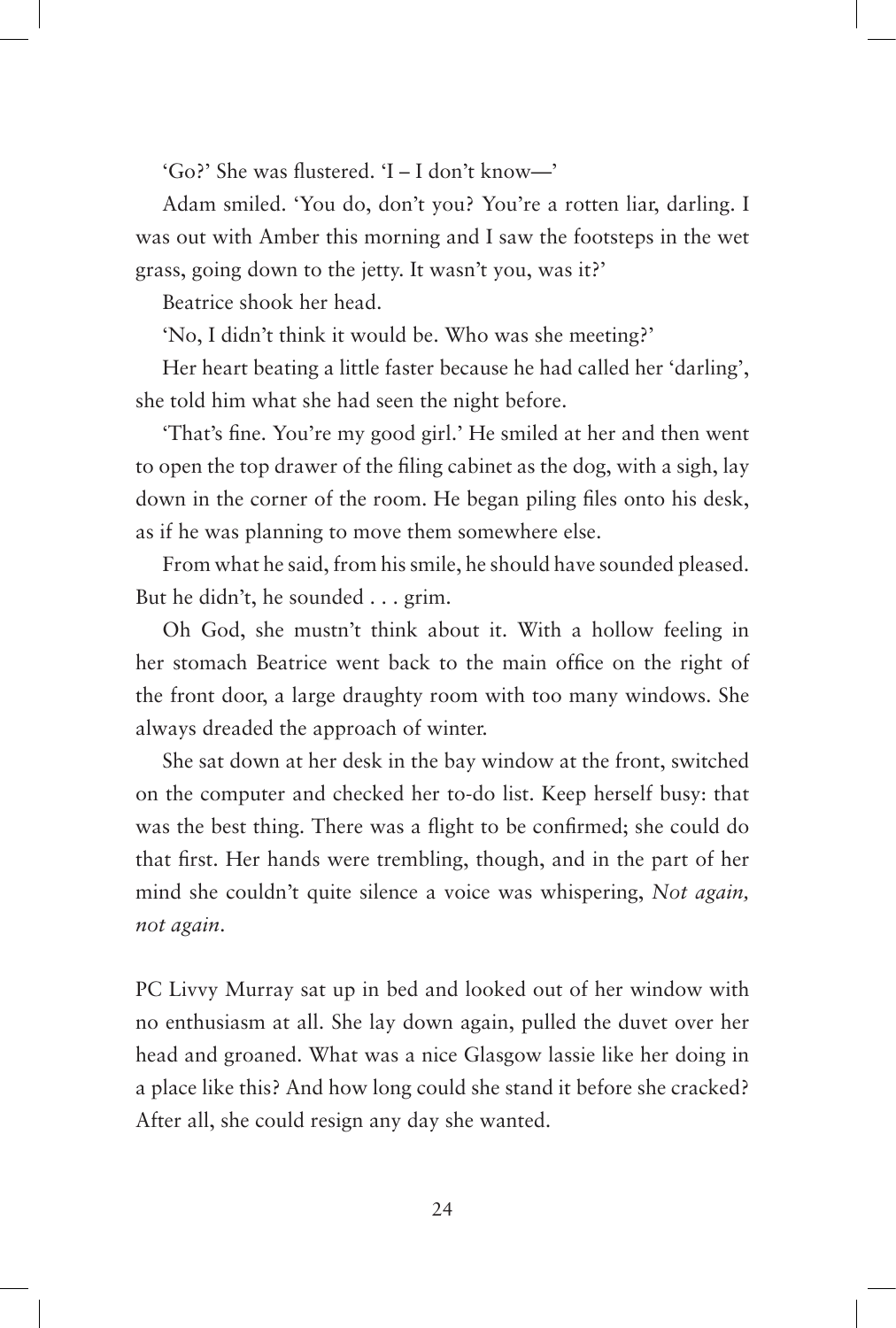The trouble was, Livvy loved her job. At least, she'd loved the job she'd had in Glasgow, until it all went horribly wrong.

He'd said, 'Sorry, doll,' as they took him down, grinning at her stony face and giving her the cheeky-chappie wink that had been his stock-in-trade since they were at primary school together.

*Bastard!* But you had to give it to him, he wasn't one to bear grudges. She'd been the one who'd shafted him, after all, even if he'd shafted her first.

 She hadn't known anything about his double life, though perhaps she should have: with the benefit of twenty-twenty hindsight she could see that there were questions she should have maybe asked, but she hadn't. She'd let herself be blinded by the looks and the gallus charm. It was amazing what you could choose not to see if you didn't want to.

When it all hit the fan, at Glasgow HQ they'd have been happy enough to sack chippy, sassy PC Murray, but once she found out what had been going on she'd grassed him up as best she could and was the star prosecution witness. She'd had no problem in court; she'd been totally honest about her own stupidity and she'd come out of it with this as the only stain on her character.

How humiliating was that, though? She'd never been as confident as she tried to sound, covering up the sense of inadequacy instilled by her endlessly critical mother – a mean drunk – with a bright, shiny armour of indifference. She'd had to stand there, in public view, exposed as such a rubbish police officer that she hadn't even spotted the crime syndicate operating right under her nose.

Her bosses couldn't pin anything on her, though they'd tried. Since they couldn't bust her for having rubbish taste in men they'd just moved her – no discussion, no appeal – to exile in the piddling wee police office in this place that would make Troon on a wet weekend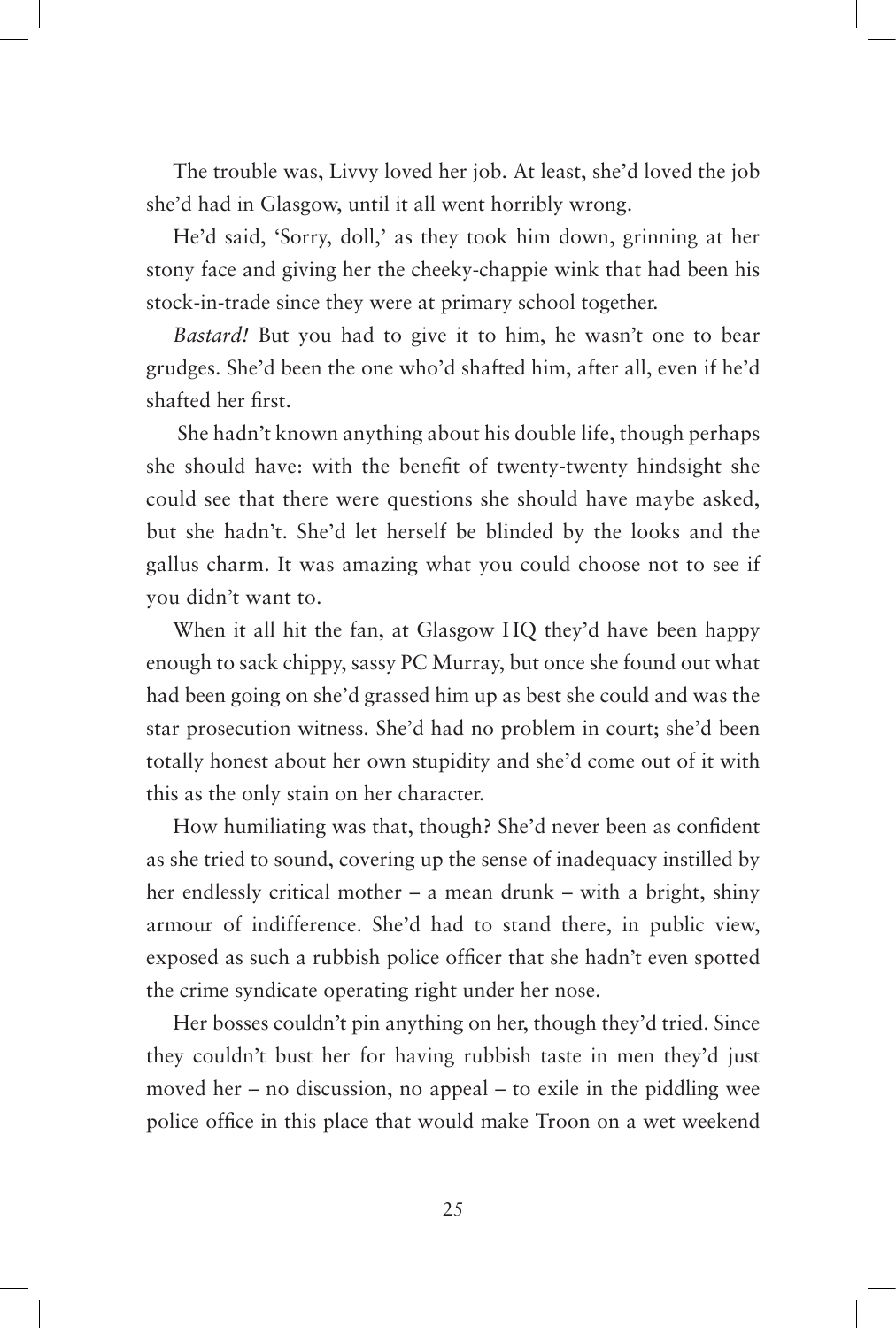in November seem buzzy by comparison, that didn't do any proper police work and that was going to be shut down any day now, along with a police house that was all but unheated and had so many leaks in the roof that you could barely see the tatty carpets for the basins put out to catch the drips.

Nothing happened here. Nothing. And now Police Scotland was scaling everything down so that in the unlikely event that something did happen, they'd have to call in someone qualified to deal with it and she wouldn't get a look-in even then. The highlight of her week was a Saturday night, when she might be called along to Portree to deal with a rammy in one of the pubs. There certainly wasn't much else to do if she was off on a Saturday around here.

But if the idea was that she'd just resign in disgust, they could get stuffed. Even if she was totally pissed off, she wasn't going to give them that satisfaction. She'd keep her head down for a bit, then she'd start very politely applying for a transfer to a place where the most interesting thing to do wasn't watching the grass growing down the middle of the road.

As Eva Havel slipped along the below-stairs passage, she was shaking so that her legs would hardly hold her up. He'd almost caught her red-handed.

All she'd had time to do was shove the files in the drawer, push it shut and flee when she heard Beatrice talking to Adam in the hall. There hadn't been time to lock either the drawer or the door and all she could hope for was that Adam, secure in his own house, was sometimes a bit casual about locking up himself.

She'd know about it soon enough if he wasn't. Like a frightened animal taking refuge in its den, she headed for her little bedsitter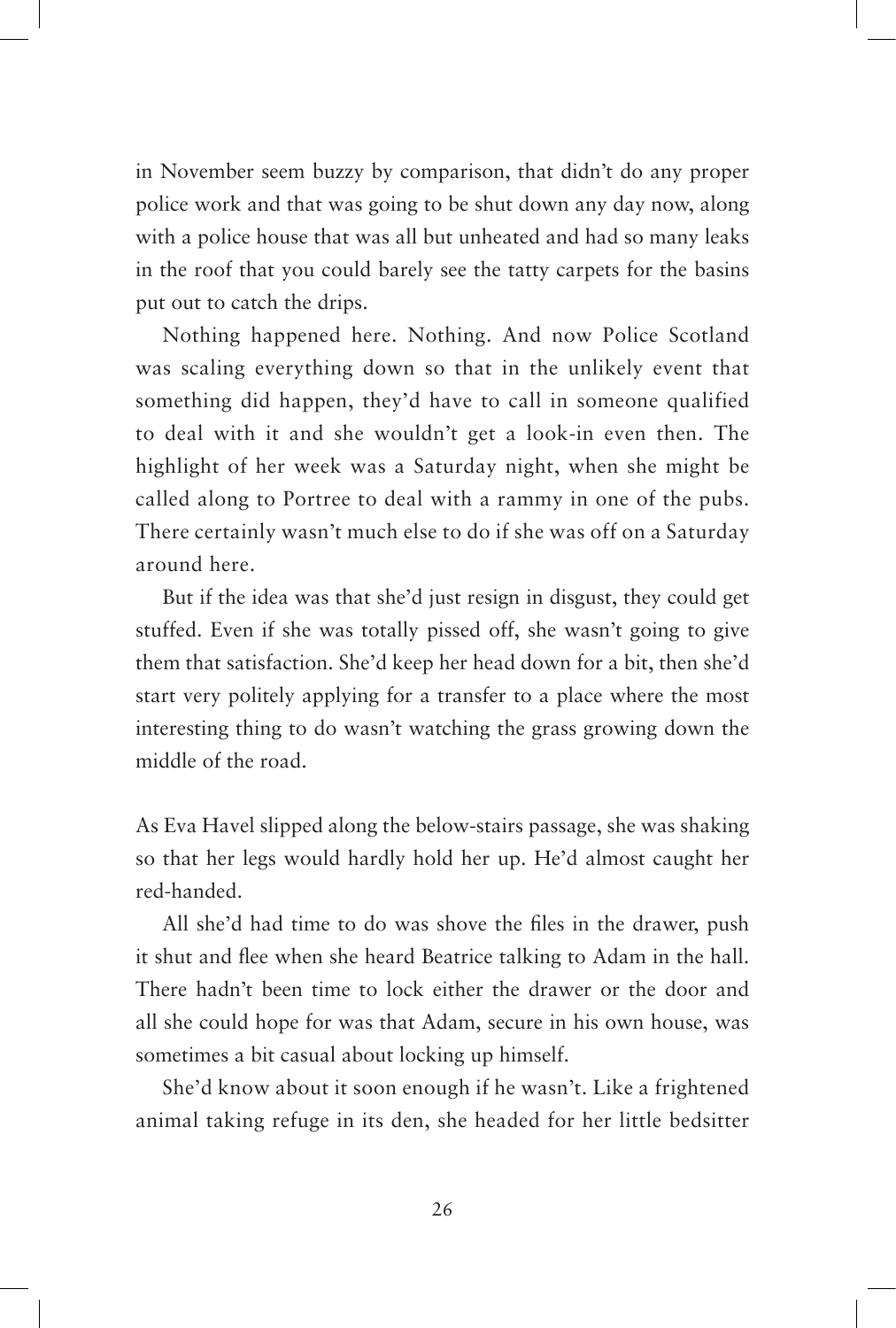but before she reached it Marek Kaczka came out of the kitchen, eating a sandwich.

He too was an immigrant but he was much older and he'd been there for a couple of years, living in the gatehouse at the end of the drive and doing maintenance on the house and grounds. He never said much and he wasn't usually in the house unless he was sent for; he looked guilty and made a movement as if to hide his sandwich when he saw her. She just nodded to him as she passed and he went on towards the side door.

Reaching her room, she shut the door and leant against it, her eyes shut. At least he hadn't come along in a towering rage; perhaps, after all, he hadn't noticed. She could get Daniel to fetch her tonight – but then she remembered that Adam was going away the next day, flying to Paris for a conference.

Once he'd gone, she could pack up everything, including the important notebook, and leave quietly so that he would just come back and find her gone. And until then, she would try to keep out of his way.

When she picked up her phone to text Daniel, she saw there were two anxious messages from him already. She hesitated, then tapped out a blandly reassuring reply; she had found the paper files, got the details he wanted. She didn't mention that Adam might have realised what she'd done – he might be annoyed. She could be out of here by tomorrow afternoon.

The fog was starting to clear now, but rain was taking its place, the relentless soft, wetting rain that could soak you to the skin in minutes. She couldn't wait to get away.

It was raining in Edinburgh too, though here the rain had come in on tearing winds, lashing the small windows of the fisherman's cottage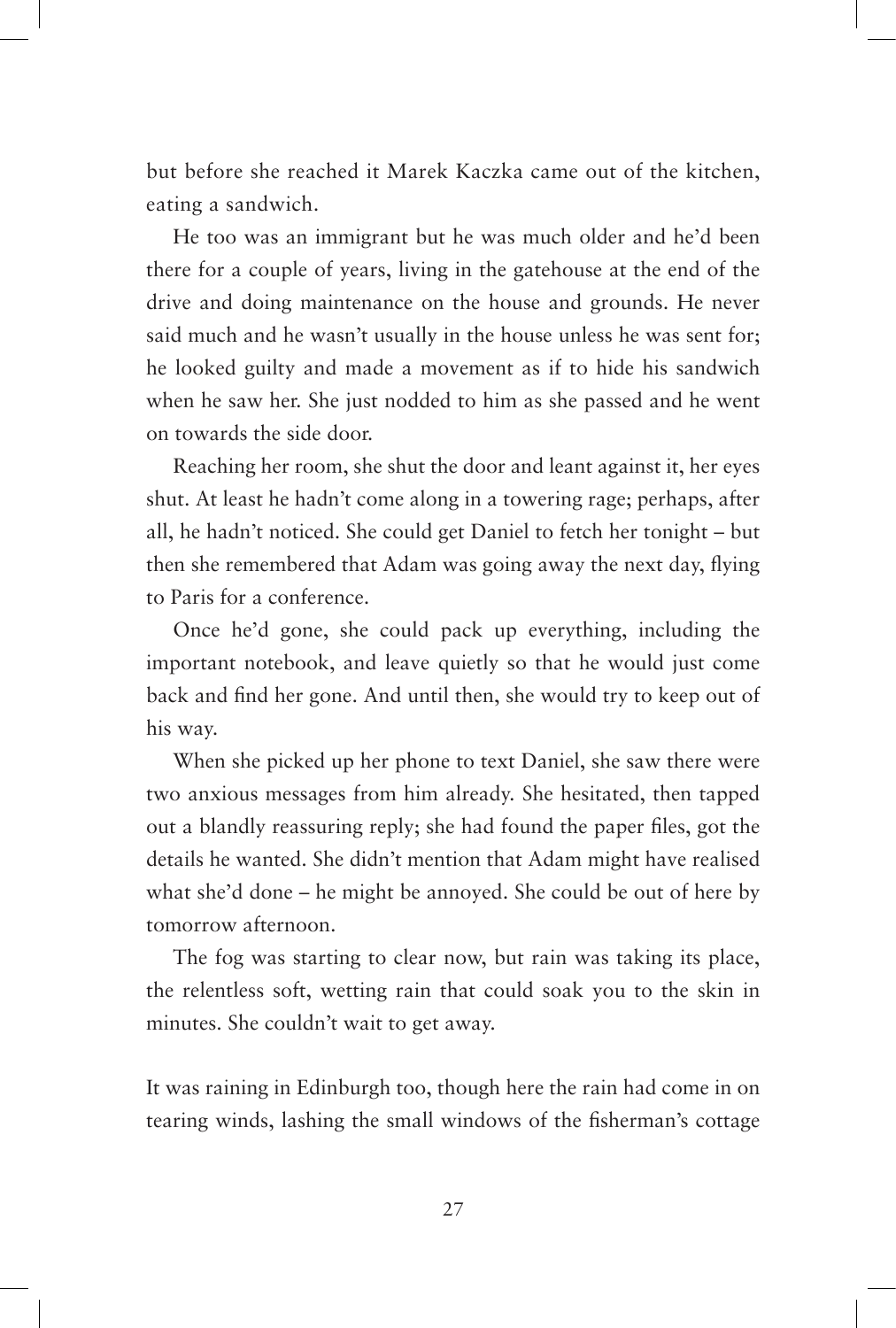at Newhaven where Kelso Strang lived. Even within the shelter of the stout stone walls of the harbour opposite, the little yachts were tugging at their moorings, rocking on the swell.

He was a tall man, dark-haired and hazel-eyed with a lean, intelligent face, currently disfigured by a neat scar running straight down the right-hand side. His expression was bleak as he stood in the silent house, staring out at the rain.

He'd wanted peace, had believed he was desperate for it, after the surreal, frantic activity of the past few days. He'd told his fussing, anxious family to leave him alone, unable to cope with their grief as well as his own, and at last he'd persuaded them to go.

Kelso had been thankful to see his father out before he said something that would wreck their already damaged relationship. Highly successful professional soldiers are not celebrated for their tact, and though Major General Sir Roderick Strang had made all the conventionally proper noises, he hadn't been able to resist saying, 'Things will be different now, of course. I'm sure I can still find a string or two to pull to get you back into the regiment.'

His tone suggested that there was a silver lining to every cloud. Kelso was digging his nails into the palms of his hands, struggling for control, when Mary Strang flew across the room like a small, heat-seeking missile. 'Leave the boy alone, Roddy. He's not wanting to think about anything more just now. I'm taking you home.'

Like any good soldier, he obeyed the command of his superior officer and left.

Kelso had often thought that if the army found itself suddenly short of a brigadier, his mother could have taken immediate command of a battalion with unruffled calm. She could cope with his father, after all, and sometimes in moments of extreme exasperation he had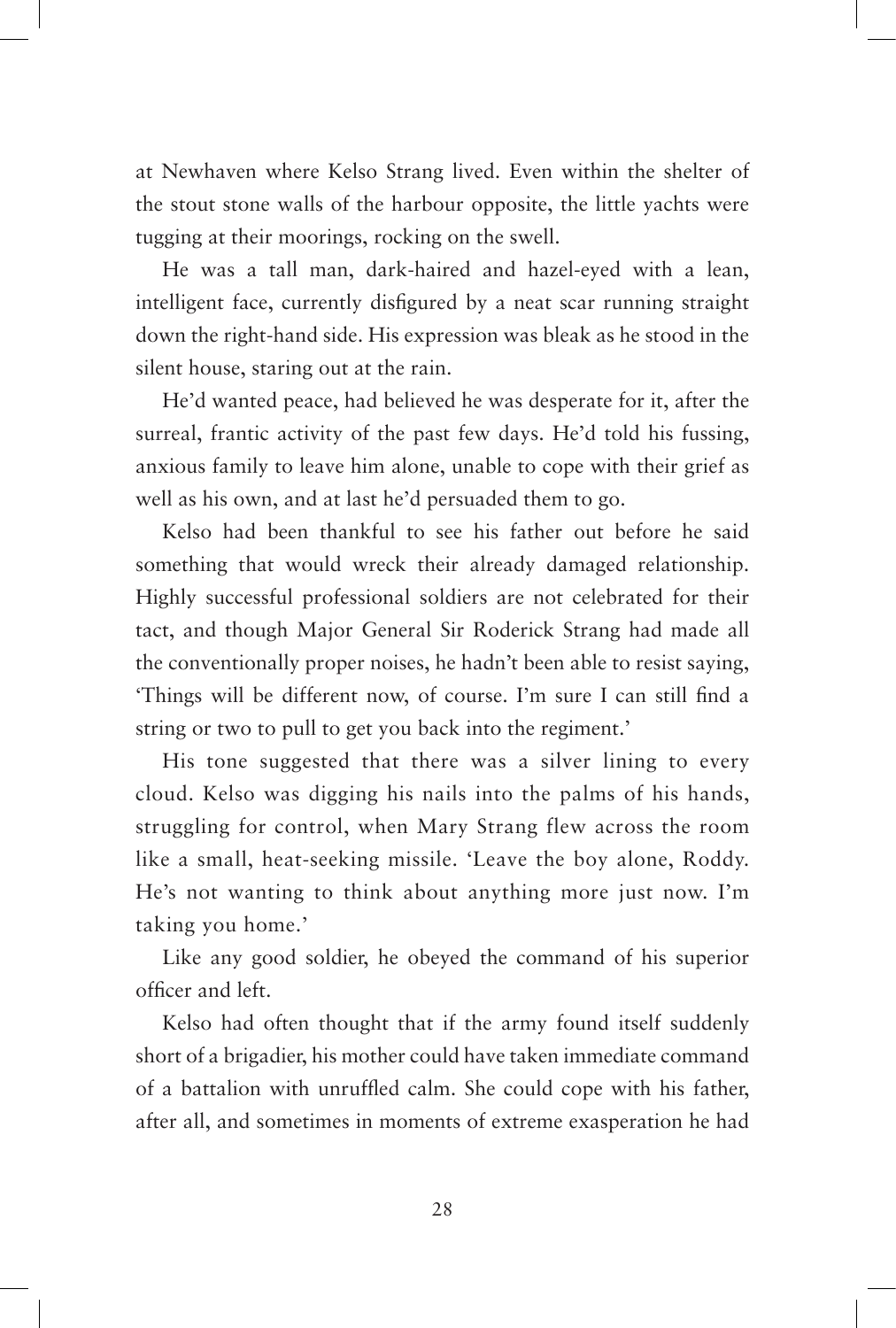muttered the aphorism that any woman could manage a clever man but it took a very clever woman to manage a fool – even though he knew that was not entirely fair.

He'd never been forgiven for leaving the army after a short-service commission, despite being offered another term and promotion, in favour of joining the police force. It had been bad enough that he'd volunteered as a sniper – pukka officers did not sully their hands with the dirty end of the business – but this was, to Roderick, social disgrace as well as being a calculated insult to him personally. And he had blamed Alexa, who should have been happy to abandon her medical career and follow the drum after a soldier husband.

Kelso had tried to explain: he'd enjoyed his time in the army but he'd never intended to make it his career. As an army brat himself, he had no wish to inflict that life on any children he might have – the changes of schools, the friends lost, the constant dislocation, the feeling of always being an outsider.

His father, sensitive to slights as many insensitive people are, took that as a direct criticism. Clearly this was That Woman's influence, corrupting his boy, the son he was so proud of, a graduate from Edinburgh University with a good degree then a top cadet in the Sovereign's Parade at Sandhurst, destined for glory. Their meetings became reduced to special family occasions, when he was, of course, icily polite to her.

Alexa, in her warm-hearted way, had been understanding. 'He didn't have your advantages, remember. He started out in the ranks and he worked his way up to where he finished entirely on his own merits. He feels he handed you success on a plate and you just threw it back in his face.'

Kelso had snorted. 'Rags to rags in three generations, you mean? You're far too generous – he's just a howling snob. And I paid my